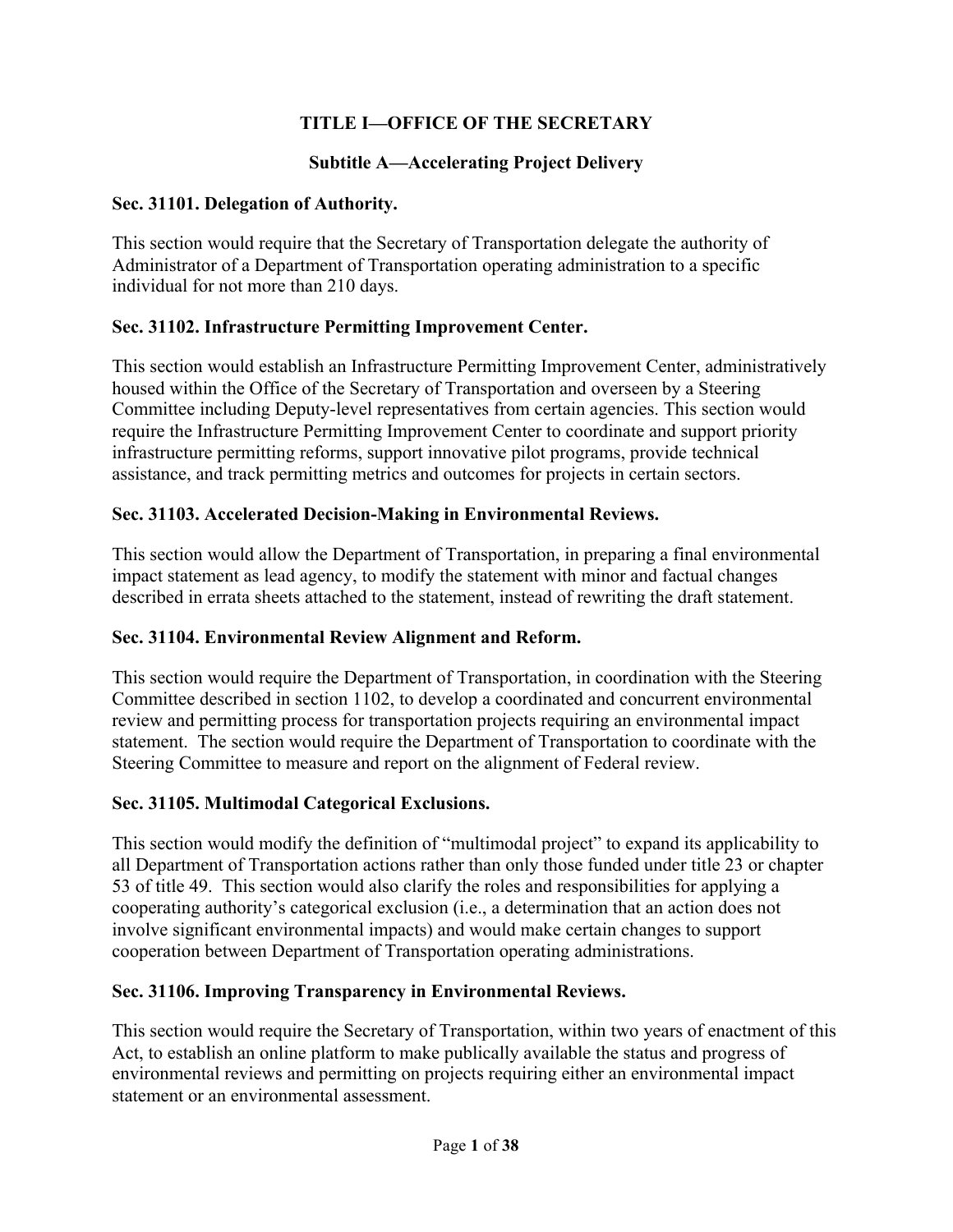# **Sec. 31107. Local Transportation Infrastructure Program.**

This section would reauthorize the state infrastructure bank program.

### **Subtitle B—Research**

#### **Sec. 31201. Findings.**

This section would indicate the Sense of Congress that coordination of research activities should occur at the Office of the Secretary, not solely within modal administrations, with the goal of reducing duplication of effort.

### **Sec. 31202. Modal Research Plans.**

This section would require that modal administrations within the Department of Transportation submit to the Assistant Secretary for Research and Technology an annual research plan with detailed information about the funding of research efforts. The Assistant Secretary would review, approve, and publically post plans. If, during the review of modal research plans, the Assistant Secretary identifies duplication of research objectives or plans, the Secretary would be directed to disapprove the plan and eliminate the duplication of effort. The Secretary would be required to issue and annual certification to Congress that there is no duplication of effort within research programs. This section would limit funding of research projects unless approved as part of a modal research plan.

# **Sec. 31203. Consolidated Research Prospectus and Strategic Plan.**

This section would require the Secretary to annually publish a report containing the modal research plans required by section 1302 of this act, multimodal applications of projects contained within the report, and coordination between the modal agencies to maximize the usefulness of research conducted by the Department. This section further requires the Secretary to publish a five-year research strategic plan.

#### **Sec. 31204. Research Ombudsman.**

This section would create the position of Research Ombudsman within the Office of the Assistant Secretary for Research and Technology. This section would require that an individual selected for the position be knowledgeable about research study design and transportation. This section would further require that the individual not previously have served as a political appointee within the Department.

This section would grant the Research Ombudsman the authority to receive and address complaints about research efforts directed or funded by the Department. Complaints eligible for review include: study design, sample composition, assumptions or bias, and conflict of interest. Upon receiving a complaint, the Research Ombudsman would review the concern, and provide a response, including a recommendation for remedy if necessary. Responses and proposed remedies would be posted on a public website.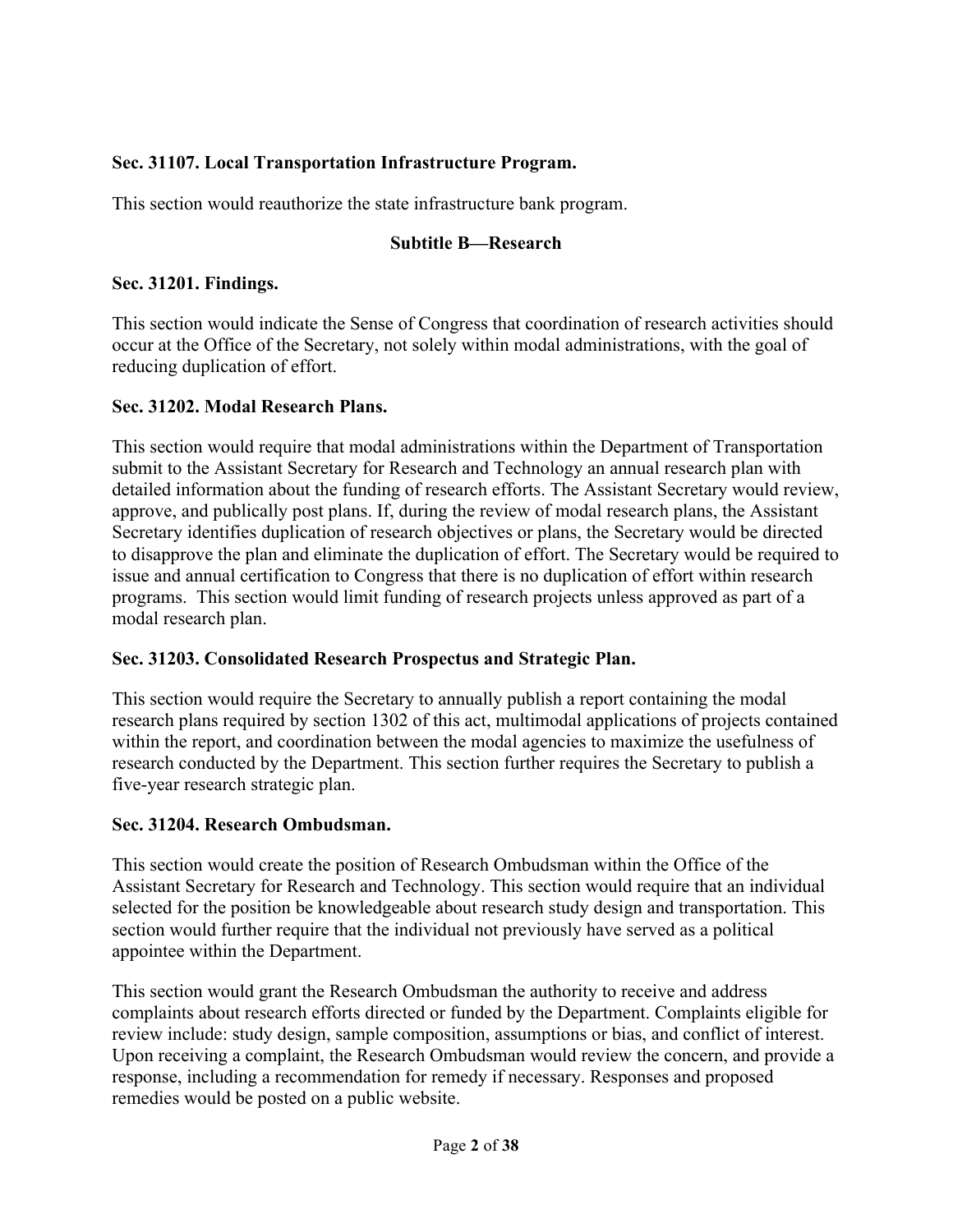## **Sec. 31205. Smart Cities Transportation Planning Study.**

This section would require a study of how technology is being used to influence transportation planning. The study would offer the best practices for integrating and using technology to improve planning and would be posted on a public website.

### **Sec. 31206. Bureau of Transportation Statistics Independence.**

This section would provide the Director of the Bureau of Transportation Statistics with statutory authority to manage, independent of other elements of the Department of Transportation, budget, staffing, and decision making with regard to the Director's role in developing sound statistical documents and reports.

#### **Sec. 31207. Conforming Amendments.**

This section makes conforming changes to the Code to elevate the office of the Assistant Secretary of Research and Technology, consistent with practice, and changes in appropriations.

#### **Sec. 31208. Repeal of Obsolete Office.**

This section would repeal the defunct Office of Intermodalism.

#### **Subtitle C—Port Performance Act**

#### **Sec. 31301. Short Title.**

This section would provide that this subtitle may be cited as the "Port Performance Act."

#### **Sec. 31302. Findings.**

This section highlights the critical role that America's ports play in the Nation's transportation supply chain network.

#### **Sec. 31303. Port Performance Freight Statistics Program.**

This section would establish a port performance statistics program within the Bureau of Transportation Statistics (BTS) and require its Director to provide an annual report to Congress on capacity and throughput at the Nation's top 25 ports by tonnage, top 25 ports by twenty-foot equivalent unit, and top 25 ports by dry bulk. This section would also require key U.S. ports that are subject to Federal regulation or receive Federal assistance to submit monthly statistics to BTS on their capacity and throughput statistics.

Additionally, this section would authorize the Director to commission a working group composed of public and private stakeholders from across the maritime and surface transportation industries, as well as representatives from various advisory committees and the National Academies, to provide recommendations to the Director on port performance measures, a process for the DOT to collect timely and consistent data, and safeguards to protect proprietary information. Furthermore, this section would ensure that statistics compiled through this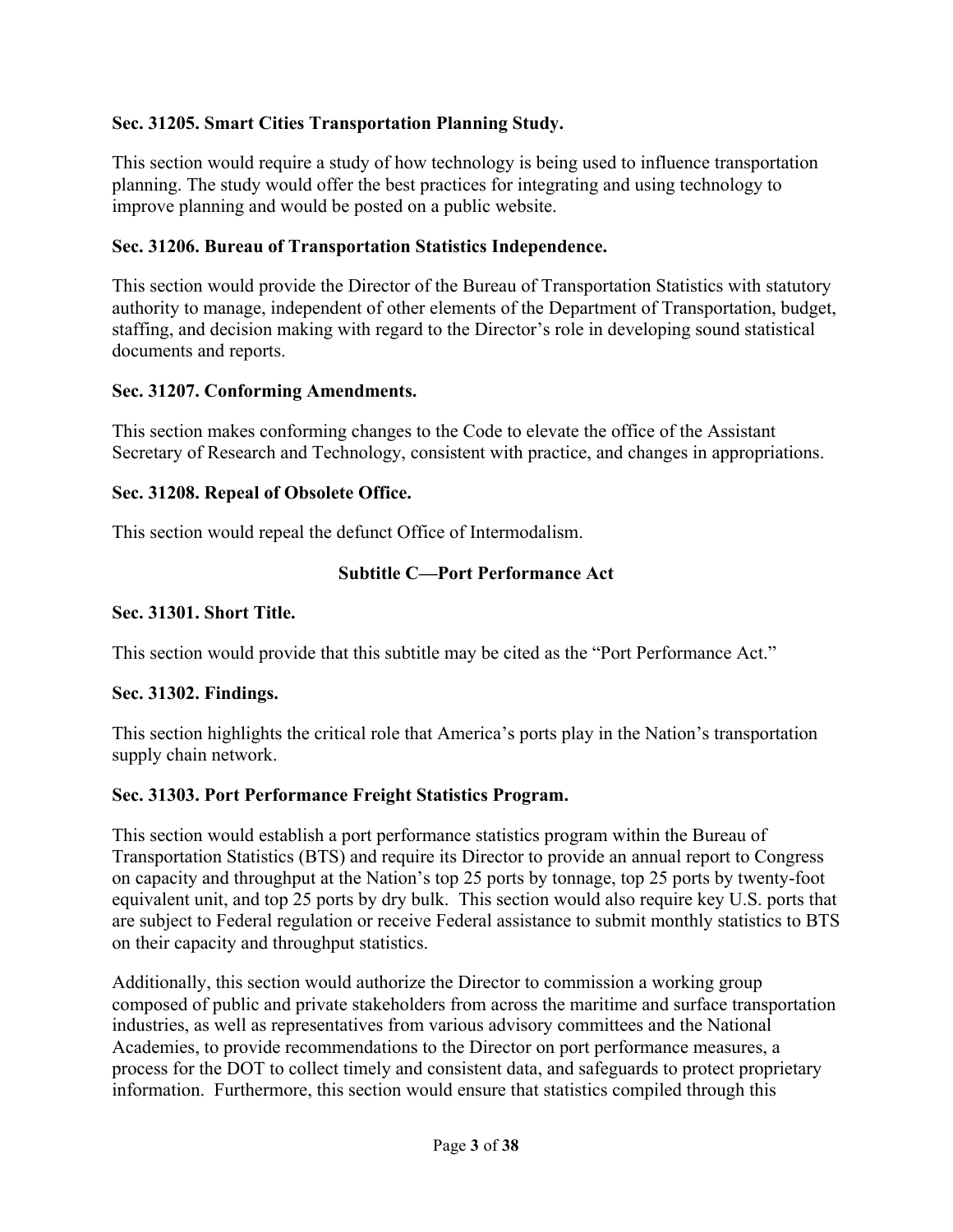program are readily accessible to the public, consistent with applicable security constraints and confidentiality interests.

This section would further establish prohibitions on certain disclosures of ports performance data or reports collected or produced under the authority of this program.

# **TITLE II—COMMERCIAL MOTOR VEHICLE AND DRIVER PROGRAMS**

# **Subtitle A—Compliance, Safety, and Accountability Reform**

# **Sec. 32001. Correlation Study.**

This section would require the Federal Motor Carrier Safety Administration (FMCSA) to commission a study from the Transportation Research Board to analyze the Compliance, Safety, and Accountability (CSA) program, which currently assigns Safety Management System (SMS) scores to commercial motor carriers. The study would evaluate whether the current data inputs and analyses reliably predict future crash risk for motor carriers, and whether the system provides similar enforcement benefits for large and small motor carriers.

# **Sec. 32002. Safety Improvement Metrics.**

This section would require the Administrator to develop a structure to provide positive SMS points for investments in select safety technologies, tools, programs, and systems not mandated by law. The legislation further requires that the positive points associated with a motor carrier's safety investment be presented online with other SMS data.

The Administrator would also be required to develop a system for reviewing new technologies to be added to the list of systems eligible for inclusion in the program. It provides that stakeholders may petition for a system to be considered, and that the Administrator should include technology that will be subject to a government mandate in the future (to incentivize early adoption of new safety technology before it is mandated). To prevent fraud, this section also requires the Administrator to develop a process for verifying the installation and use of these technologies.

This section would further require that the Administrator maintain an up-to-date website with data about approved technologies, pending petitions, and how the scores are calculated.

The section would also require the Administrator to use data gathered in this program to develop data-driven regulations in the future, and requires detailed reporting to Congress on the use of the program.

This section would provide that no element of this program can be used to provide the Administrator with additional authority to change requirements for operation of a commercial motor vehicle.

# **Sec. 32003. Data Certification.**

This section would require that FMCSA remove SMS data alerts, scores, and percentiles from public view until the report and corrective action plan required by section 2001 have been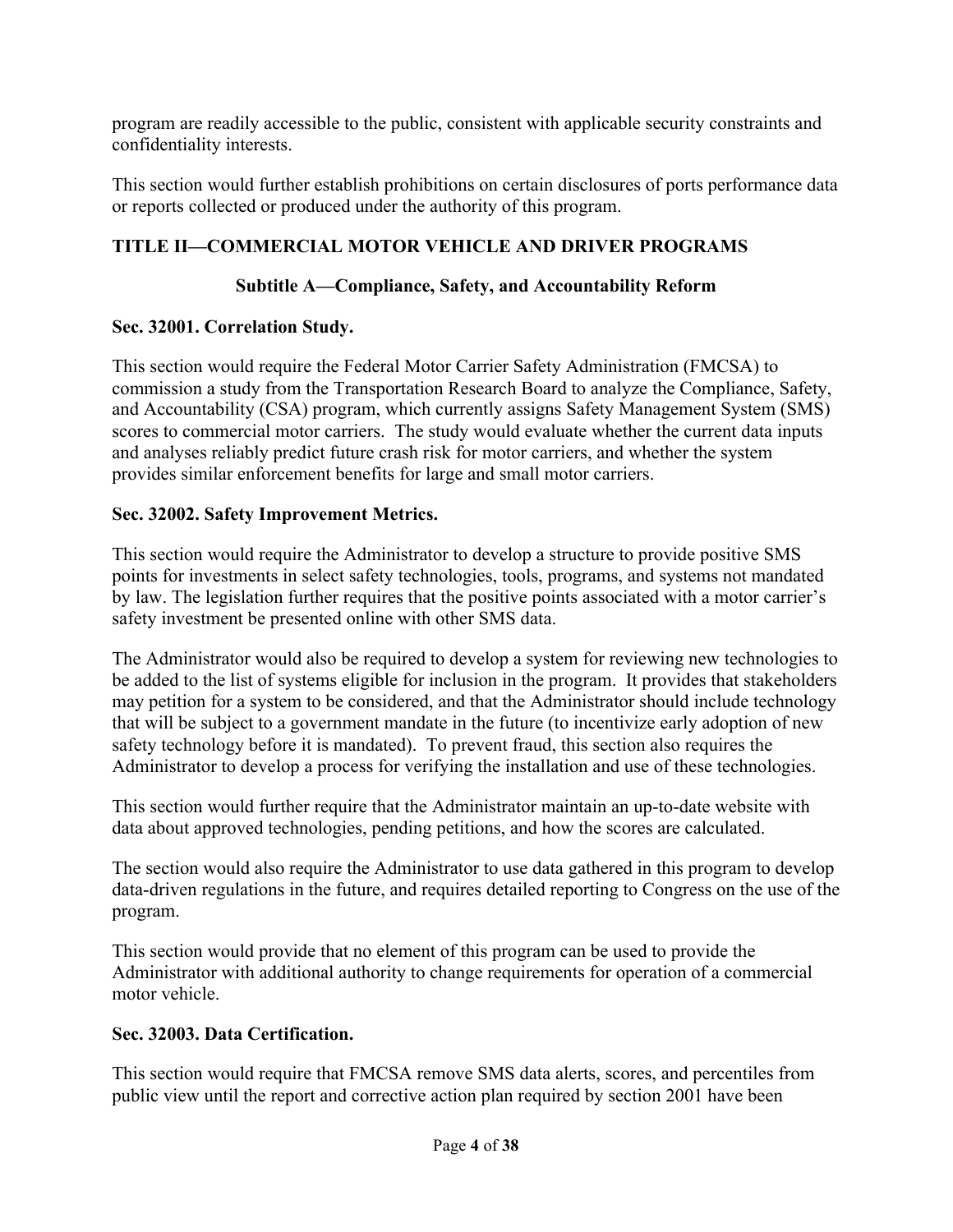published, and recommendations completed. The inspection and violation information provided by state and federal inspectors would remain available for public review. This change was made to allow the FMCSA to address DOT IG, GAO, and internal DOT concerns about the ability of the analysis to accurately reflect crash risk. However, accident and violation information will still remain public. This section would further allow data on motorcoaches to remain public. In addition, this section requires that the analysis not be made available until the Safety Improvement Metrics system developed in Section 2002 has been developed.

This section further requires that, in the interim, the data would remain available to state and local law enforcement for enforcement purposes only, and could be made available to the relevant driver or carrier upon request.

# **Sec. 32004. Data Improvement.**

This section requires the Administrator of FMCSA to develop a data entry system to ensure the accurate and consistent entry of enforcement reports into agency data systems.

# **Sec. 32005. Accident Report Information.**

This section would require the Administrator to develop a review program to remove accident data from the CSA system when the motor carrier was not at fault. The program developed under this section would allow for the review of accidents where another party to the crash was found at fault, was intoxicated, struck the motor vehicle from behind, was driving on the wrong side of the road, or if the commercial motor vehicle was stopped. Protections were also added for this process to ensure the accident review decisions will not create new evidence for use in civil or criminal court.

This section allows the Administrator to collect information from the motor carrier, including insurance records, crash reports, and court documents to determine if the motor carrier was the cause of the accident.

This section would authorize the collection of fees to offset the cost of the accident report information program. This section would further require the Secretary to report to Congress on the results of the review program.

# **Sec. 32006. Post-Accident Report Review.**

This section would require the Secretary to convene a working group to review the types of information collected in post-accident reports. This section would direct the Secretary and working group to review the types of information states collect and transmit to the Federal government, and determine if additional data collection should occur following commercial motor vehicle accidents.

# **Sec. 2007. Recognizing Excellence in Safety.**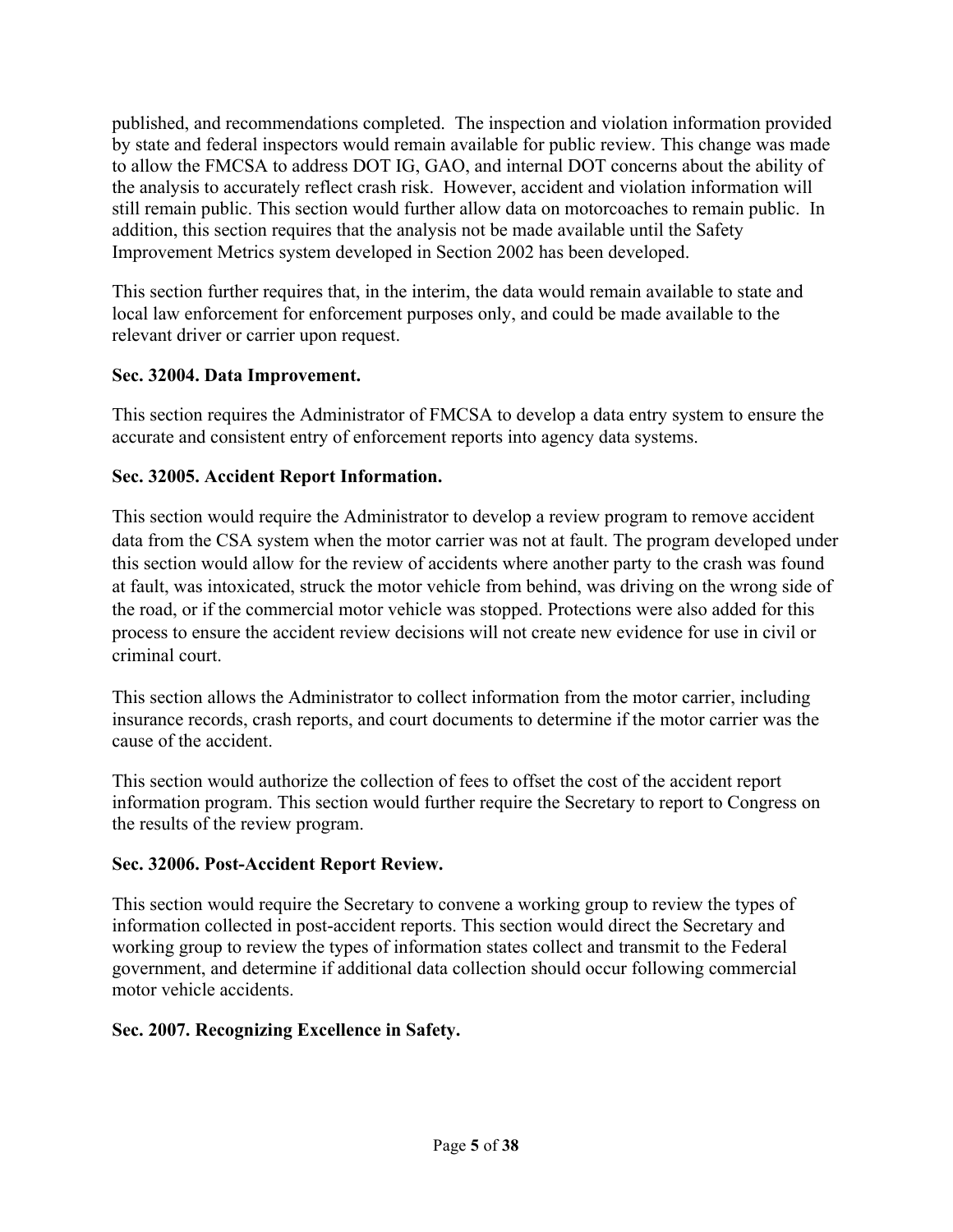This section would direct the Administrator of FMCSA to develop a program to recognize outstanding safety practices. This section would also clarify that such recognition would not be an endorsement of any motor carrier receiving an award.

## **Sec. 32008. High Risk Carrier Reviews.**

This section would require that, following the completion of the certification required under Section 2003 of this Act, and the development of the safety fitness determination standard, the Secretary shall ensure that carriers identified as high risk carriers for more than four months shall receive a review. This section further requires a report to Congress on implementation of this program.

# **Subtitle B—Transparency and Accountability**

### **Sec. 32201. Petitions for Regulatory Relief.**

This section would provide a process for groups to petition the Federal Motor Carrier Safety Administration for temporary and permanent exemption from hours of service regulations. This process would mirror the petitions process already in place via regulation, but with a clear timetable for consideration. This section would make permanent several temporary exemptions that have already been approved by the Federal Motor Carrier Safety Administration through the regulatory petitions process.

### **Sec. 32202. Inspector Standards.**

This section would incorporate by reference the inspector standards developed by the North American Accrediting Association, the Commercial Vehicle Safety Alliance.

#### **Sec. 32203. Technology Improvements.**

This section would direct the Government Accountability Office to complete a study regarding the technology needs and usage of the Federal Motor Carrier Safety Administration. The study would review redundancies in Information Technology at FMCSA, and determine if systems should be further consolidated.

# **Subtitle C—Trucking Rules Updated by Comprehensive and Key Safety Reform Act**

#### **Sec. 32301. Update on Statutory Requirements.**

This section would require that the Secretary provide updates to Congress every 90 days on the status of incomplete regulations that were required by statute.

#### **Sec. 32302. Statutory Rulemaking.**

This section would require that the Secretary prioritize development of rulemakings required by statute before proceeding with other activities.

#### **Sec. 32303. Guidance Reform.**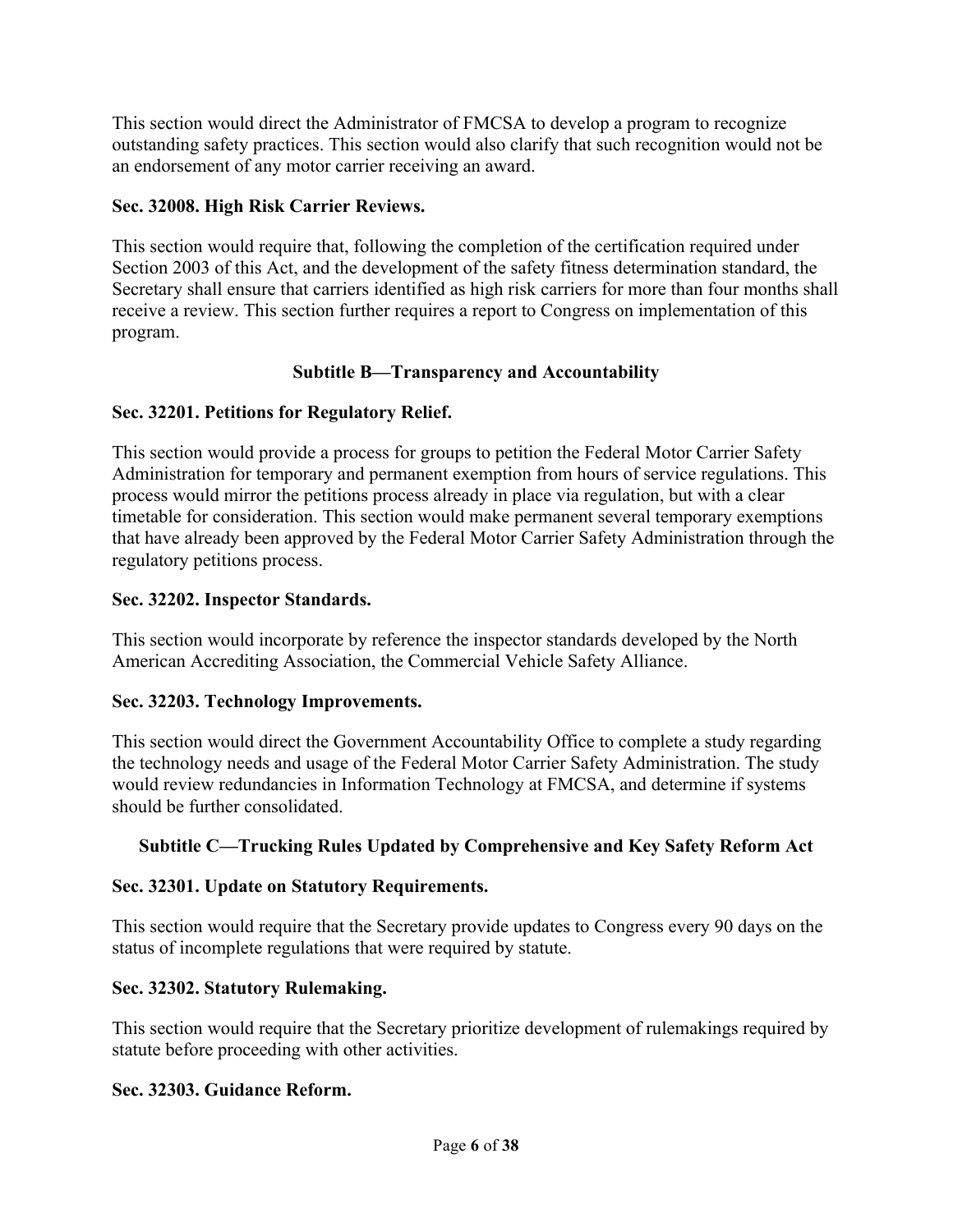This section would require that all regulatory guidance issued by the Federal Motor Carrier Safety Administration include a date of issuance and an agency point of contact for public information regarding the guidance.

This section would further require that issued or re-issued guidance must be published in the federal register on date of issuance or re-issuance. If, after the five year review, FMCSA attempts to reissue a guidance, the guidance will be effective up to 24 months after the conclusion of each review.

This section would further require FMCSA to conduct a comprehensive review of all guidance and enforcement policies to determine whether or not they are (1) consistent and clear, (2) consistently enforceable, and (3) if a guidance is still necessary. Prior to the review, FMCSA must offer a notice and comment period for stakeholder input. After the date of review, FMCSA must publish a report on the DOT website.

# **Sec. 32304. Petitions.**

This section would prioritize stakeholder petitions based on the likelihood of safety improvements and require FMCSA to formally respond to petitions no later than six months after a petition is submitted.

This section would require the agency to maintain a publically available inventory of all petitions received, including information about the disposition of each petition.

This section would define petitions as requests for new regulations, regulatory interpretations, or clarifications, or a retrospective review of regulations to eliminate or modify obsolete, ineffective, or overly-burdensome rules.

# **Sec. 32305. Regulatory Reform**

This section would require each regulatory impact analysis of a proposed or final rule issued by the Federal Motor Carrier Safety Administration to consider the effects of the rule on carriers with differing characteristics and to formulate estimates and findings on the best available science. This section would require the analysis use data from a representative sample of commercial vehicle operators or motor carriers and consider effects on carriers of various sizes and types.

This section would require the Secretary of Transportation, prior to issuing a proposed rule that is reasonably likely to lead to a major rule concerning motor vehicle and driver programs, to determine whether to proceed with a negotiated rulemaking or to issue an advance notice of proposed rulemaking requesting public comment on certain issues.

# **Subtitle D—State Authorities**

# **Sec. 32401. Emergency Route Working Group.**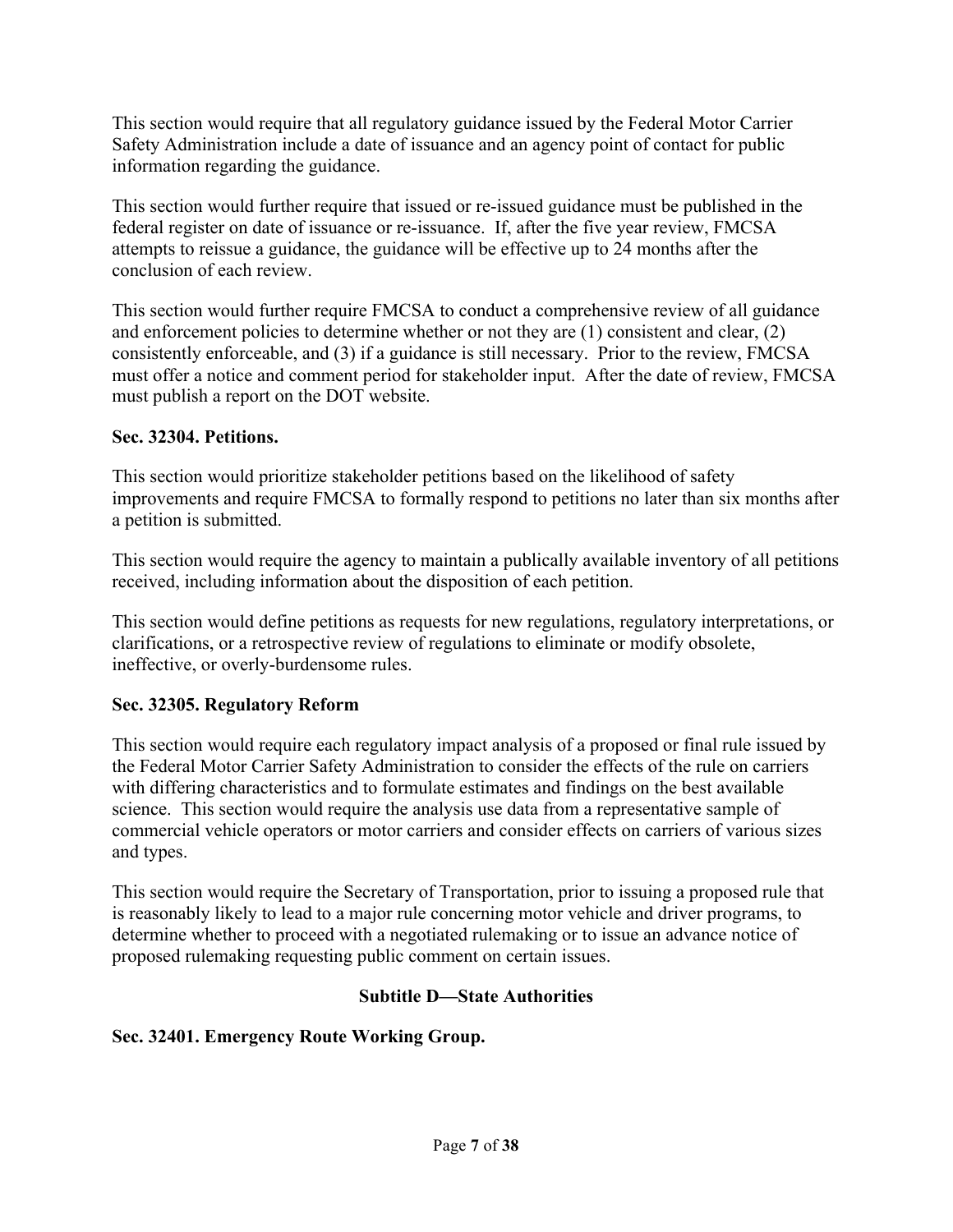This section would require the establishment of a working group to identify best practices for expediting the issuance of special permits for vehicles responding to, or transporting goods for, emergency response.

# **Sec. 32402. Additional State Authority.**

This section would allow a state, for 180 days following enactment of this Act, to redesignate the allowable routes for longer combination vehicles to roadways designed for larger vehicles provided doing so is expected to increase safety performance.

# **Sec. 32403. Commercial Driver Access**

This section would allow the Secretary to establish a six-year pilot program to allow states to enter into interstate compacts to allow for appropriately licensed drivers between the ages of 18 and 21 to travel in interstate commerce. This section would limit the number of pilot program compacts to 3 compacts with no more than 4 states. The section would further limit drivers operating under this pilot program from operating more than 100 miles from the border of their state of licensure.

This section would provide that participating states could limit the scope of the interstate compacts to drivers of a certain age, or restrict the travel area, or hours of service available to younger drivers. Such drivers would be prohibited from operating special vehicle configurations or from transporting hazardous materials. This section would further allow the Secretary to place safety limitations on drivers participating in such compacts. Interstate compacts agreed to under this section would be approved by the Governors of participating states, and the Secretary.

This section would further require the Secretary to report to Congress on the results of the pilot program with a recommendation on whether the interstate commercial driving regulations should be changed.

This section would further allow the Secretary to terminate the pilot program upon finding of safety issues.

# **Subtitle F—Motor Carrier Safety Grant Consolidation**

# **Sec. 32501. Definitions.**

This section would amend section 31101 of title 49, to define the Secretary as being the Secretary of Transportation.

# **Sec. 32502. Grants to States.**

This section would consolidate grants to states for enforcement of commercial motor vehicle regulations and laws. This section would fund the grant programs from the Highway Trust Fund.

This section would combine the New Entrant Safety Audit program, the Safety Data Improvement Program, and the Border Enforcement Grant program into the Motor Carrier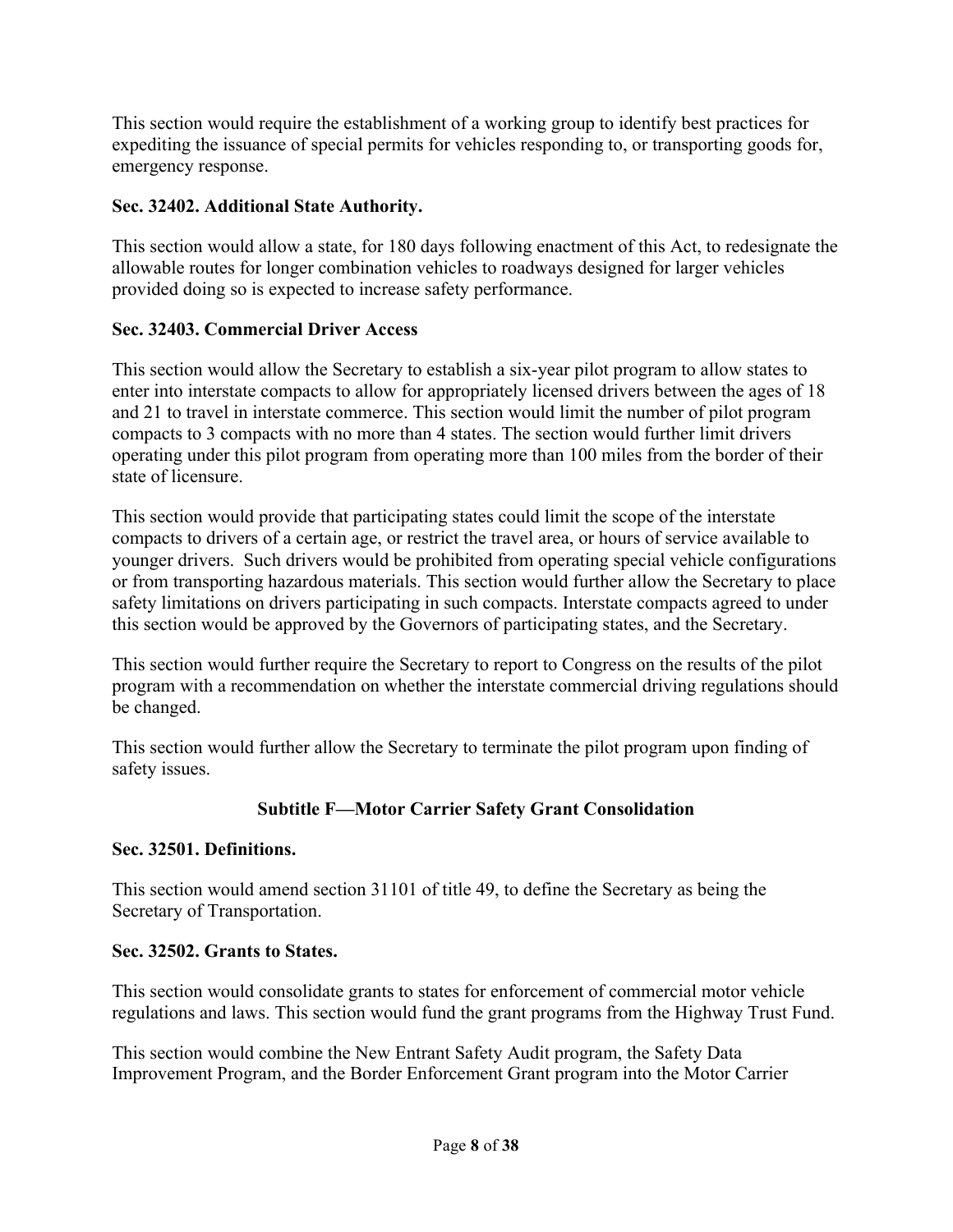Safety Assistance Program (MCSAP) formula funding. This consolidation will make state administration of applications easier.

This section would change the Federal share for all FMCSA grant awards to be at least 85%. This would decrease the State match for the MCSAP, currently at 20%. The current Border Enforcement and New Entrant Safety Audit grant programs require no match from the States, so the State match in support of these programs would be increased. This proposal would decrease the State match for the Commercial Vehicle Information Systems Network (CVISN) from 50%. It would increase the Commercial Driver License Program Implementation (CDLPI) and the CMV Operator Training match from 0% to 15%.

This section would provide States with the authority to submit multi-year plans, rather than annual plans to further reduce the administrative burden on states. This section would extend the period of performance for the grant programs as follows: MCSAP (award plus one); MCSAP High Priority activities related to motor carrier safety (award plus two); MCSAP High Priority Intelligent Transportation Deployment (award plus four); CDLPI (award plus four); CMV Operator Training (award plus one).

# **Sec. 32503. New Entrant Safety Review Program Study.**

This section would require a study by the Inspector General on the effectiveness of the New Entrant Safety Review program. Following the completion of the report, this section further requires the Secretary to send to Congress any recommended changes to the program.

# **Sec. 32504. Performance and Registration Information Systems Management (PRISM).**

This section amends the PRISM program to be funded through the MCSAP grant funding stream in Section 31104 of title 49, United States Code.

# **Sec. 32505. Authorization of Appropriations.**

This section authorizes spending from the Highway Trust Fund for the administrative expenses of the FMCSA. The funding increases by CPI (i.e. 2.1 percent) each year.

# **Sec. 32506. Commercial Driver's License Program Implementation.**

This section would amend the Commercial Driver's License Implementation Financial Assistance Program (CDLPI) to include cooperative agreements.

# **Sec. 32507. Extension of Federal motor carrier safety programs for fiscal year 2016.**

This section would extend the current structure and funding levels for grant programs for one year because the proposed grant consolidation will not occur until fiscal year 2017.

# **Sec. 32508. Motor Carrier Safety Assistance Program Allocation.**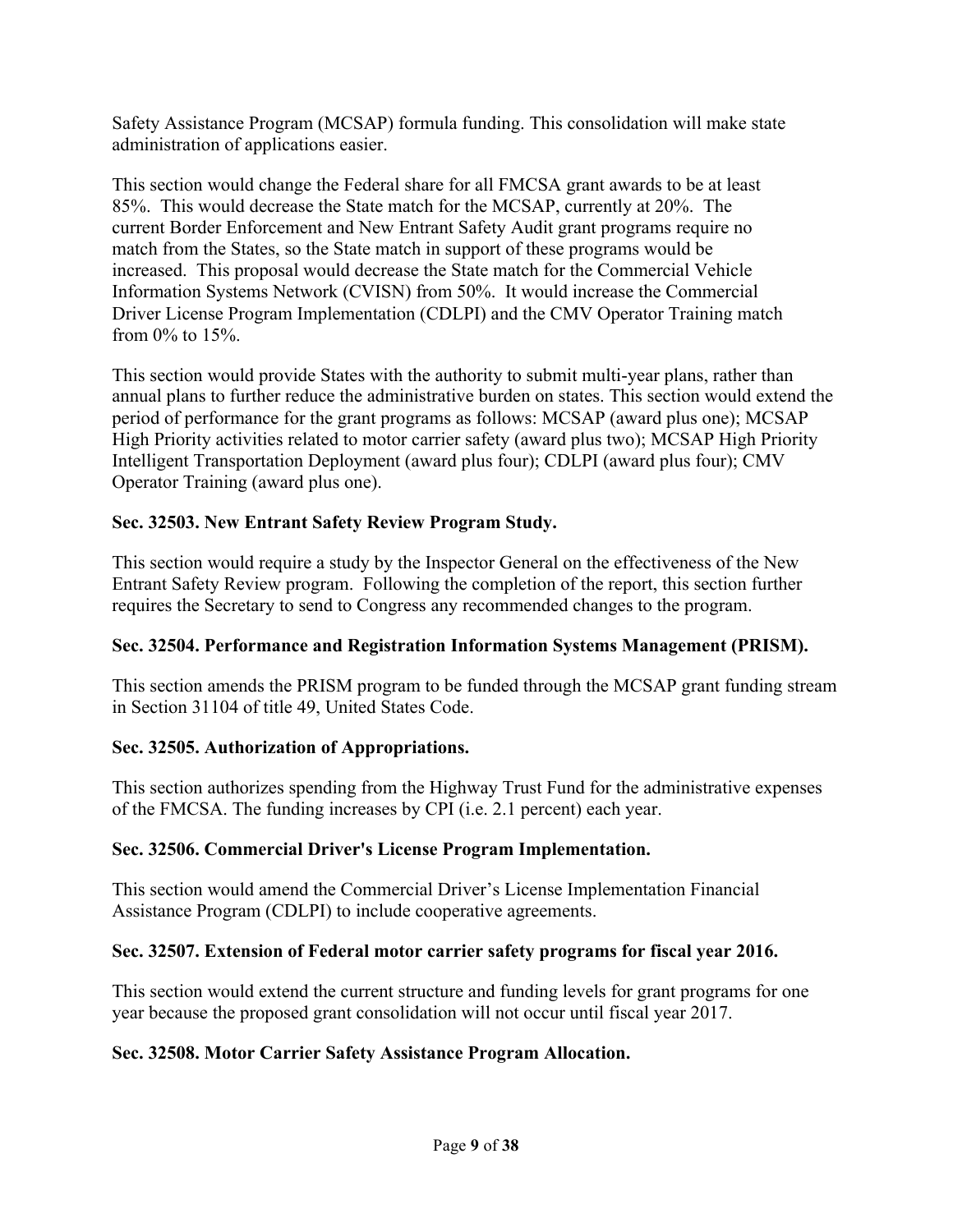This section establishes a MCSAP Allocation Formula Working Group that must begin work within 6 months of enactment and must complete recommendations within 1 year of working group formation. The working group must be 51 percent state personnel. It is exempt from the Federal Advisory Committee Act. The working group will provide a recommendation to the Secretary, and the final allocation formula will require a formal rulemaking.

This section establishes an interim formula calculation for MCSAP, calculated by utilizing the standard MCSAP formula plus the 2013, 2014, 2015 average awards for Border Enforcement Grant and New Entrant.

This section also provides immediate relief for withholding provisions to states currently subject to the withholding, and requires the Secretary to apply all future withholdings consistent with the new requirements of the Act.

### **Sec. 32509. Maintenance of Effort Calculation**

This section would establish the maintenance of effort calculation to ensure that states are not required to spend significantly more to achieve the same enforcement goals and match Federal funds than they did under the previous grant program.

### **Subtitle G—Miscellaneous Provisions**

#### **Sec. 32601. Windshield Technology.**

This section would allow for the voluntary mounting of safety technology on the windshield of a commercial motor vehicle.

# **Sec. 32602. Electronic Logging Devices Requirements.**

This section would allow for the use of paper record of duty status records for the transport of tow away and recreational vehicles that would not require the use of electronic logging devices following delivery.

# **Sec. 32603. Lapse of Required Financial Security; Suspension of Registration.**

This section would allow the Secretary to suspend, rather than revoke, registration in the event of the lapse of required financial security documents, allowing for the renewal of registration once appropriate documents were filed.

#### **Sec. 32604. Access to National Driver Register.**

This section provides the Administrator of the Federal Motor Carrier Administration with the authority to access the National Driver Register.

#### **Sec. 32605. Study on Commercial Motor Vehicle Driver Commuting.**

This section would direct the Secretary to study the impact of commuting time on commercial motor vehicle drivers, and report to Congress with findings.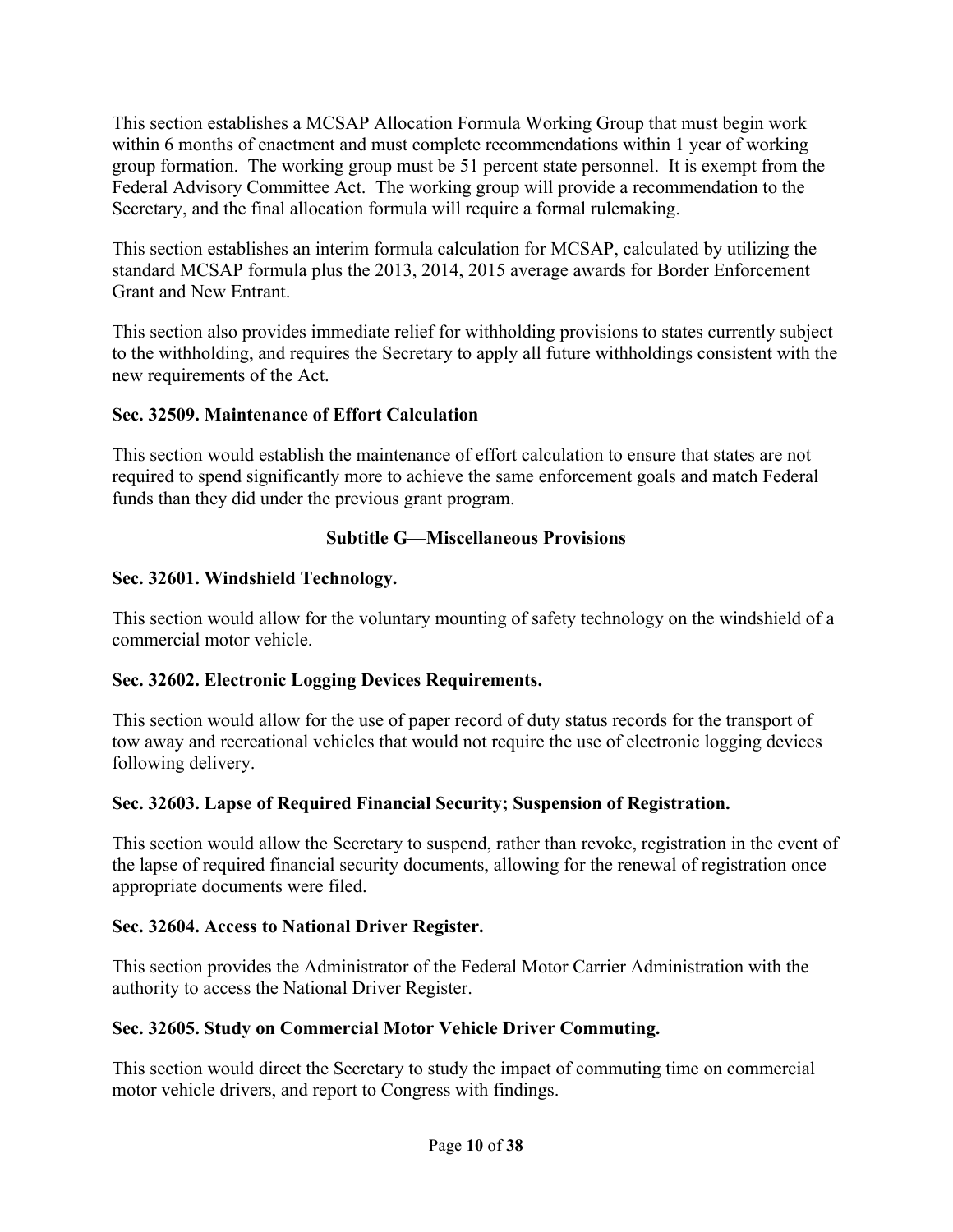# **Sec. 32606. Household Goods Consumer Education Working Group**

This section would direct the Secretary to create a working group to determine if consumer protection materials provided during household goods moves could be streamlined.

#### **Sec. 32607. Interstate Van Operations**

This section clarifies MAP-21 intent that interstate vanpool operations are not subject to interstate van operations regulation.

#### **Sec. 32608. Report on Design and Implementation of Wireless Roadside Inspection Systems.**

This section would require a report from the Federal Motor Carrier Safety Administration with a review of the research work underway on Wireless Roadside Inspection Systems and their interface with commercial systems.

#### **Sec. 32609. Motorcoach Hours of Service Study.**

This section would require a study of motorcoach hours of service issues prior to a rulemaking on the issue.

#### **Sec. 32610. GAO Review of School Bus Safety**

This section would require a GAO review of a number of school bus safety issues.

#### **Sec. 32611. Use of Hair Testing for Pre-Employment and Random Controlled Substance Tests.**

This section would allow the use of hair testing for pre-employment and subsequent random screening for controlled substance use by commercial motor vehicle drivers.

This section would allow any commercial motor carrier to apply to the FMCSA for an exemption to allow the use of hair testing as an alternative to urinalysis for pre-employment and random drug testing. The carrier would have to demonstrate the ability to conduct hair testing consistent with industry standards for the purpose of detecting the use of controlled substances by commercial motor vehicle operators.

This section would require that when the FMCSA is evaluating an application for exemption it must ensure: a carrier is using practices that are similar to those used by other fleets that have used hair testing for more than one year; that the testing laboratory has received accreditation from an accrediting body compliant with international and Federal standards; and that the hair testing standards used have been approved by the Food and Drug Administration.

This section would further require that positive test results and test refusals would be submitted to a national clearinghouse.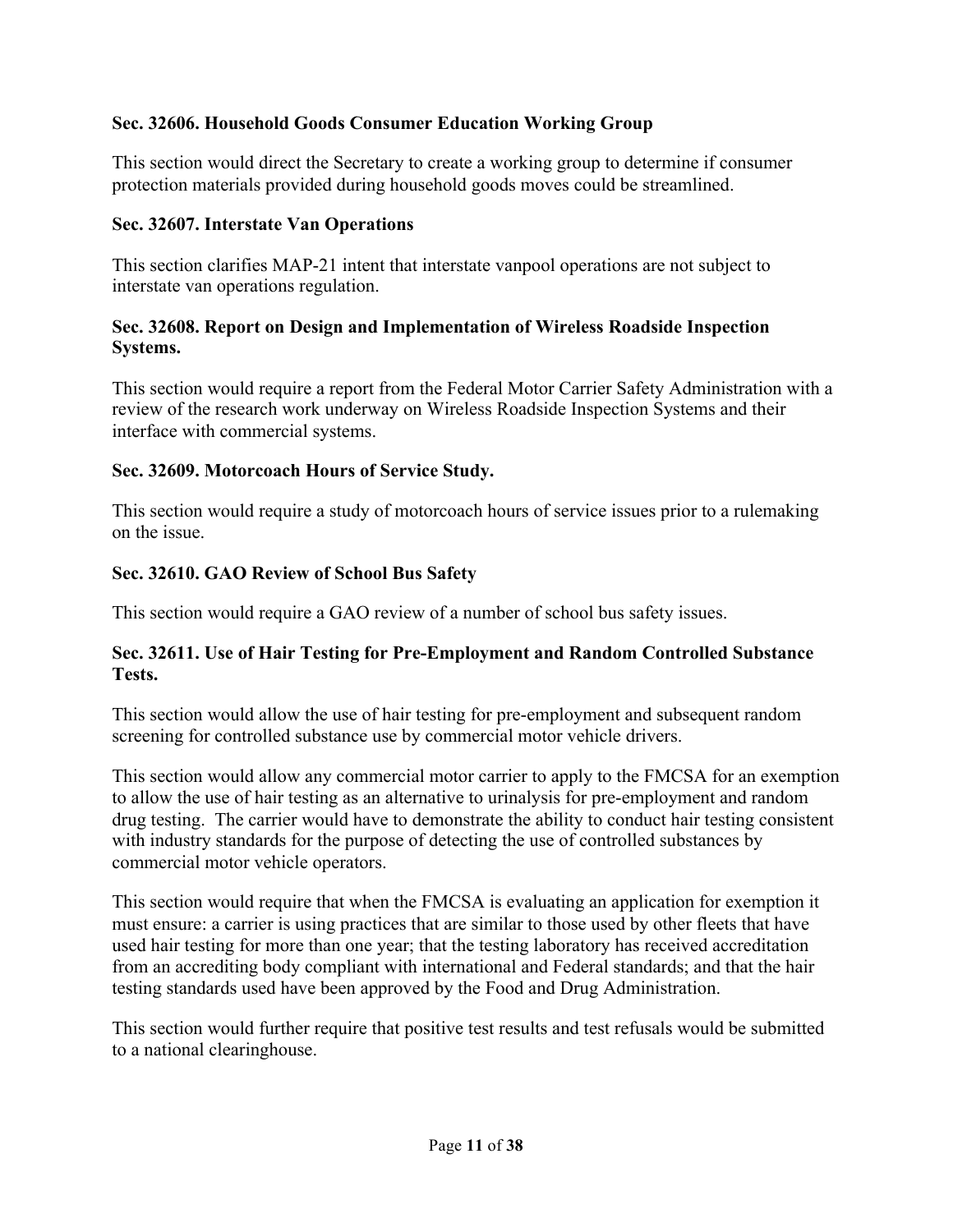This section would require the Secretary of Health and Human Services to issue scientific and technical guidelines for the use of hair testing for controlled substances. This section would further require the Secretary to consider how environmental exposure and use may be differentiated during testing.

This section would require the Secretary to submit an annual report to Congress which would include a summary of results of pre-employment and random drug screening using hair testing and urinalysis, a comparison of both methods, and a determination of which method would be the most accurate over time.

# **Title III—HAZARDOUS MATERIALS**

### **Sec. 33101. Endorsements.**

This section would allow the operation of vehicles providing fuel for agricultural operations to be exempt from the requirement to obtain a hazardous materials endorsement.

# **Sec. 33102. Enhanced Reporting.**

This section would amend the requirement for the biennial report on the transportation of hazardous materials to require the Pipeline and Hazardous Materials Safety Administration to post it on its public website, instead of transmitting it to Congress.

# **Sec. 33103. Hazardous Material Information.**

This section would require the Secretary of Transportation to amend railroad accident and incident reporting to track additional information related to crude oil and ethanol accidents and incidents. This section also would require the Secretary to increase the accuracy, consistency, and connectivity of overlapping databases tracking rail accidents or incidents involving the release of hazardous materials, and this section would require an evaluation of such database issues by the Department of Transportation Inspector General.

# **Sec. 33104. National Emergency and Disaster Response**.

This section would allow the Secretary of Transportation, in consultation with the Secretary of Homeland Security, to prescribe standards to facilitate the safe movement of hazardous materials into, from, and within a federally declared disaster area or a national emergency area.

# **Sec. 33105. Authorization of Appropriations.**

This section would authorize appropriations for fiscal years 2016 through 2021 to carry out Chapter 51 of title 49. The authorization amounts would increase each fiscal year. This section also would authorize the Secretary to expend certain amounts from the Hazardous Materials Emergency Preparedness Fund.

# **TITLE IV—HIGHWAY AND MOTOR VEHICLE SAFETY**

# **Subtitle A—Highway Traffic Safety**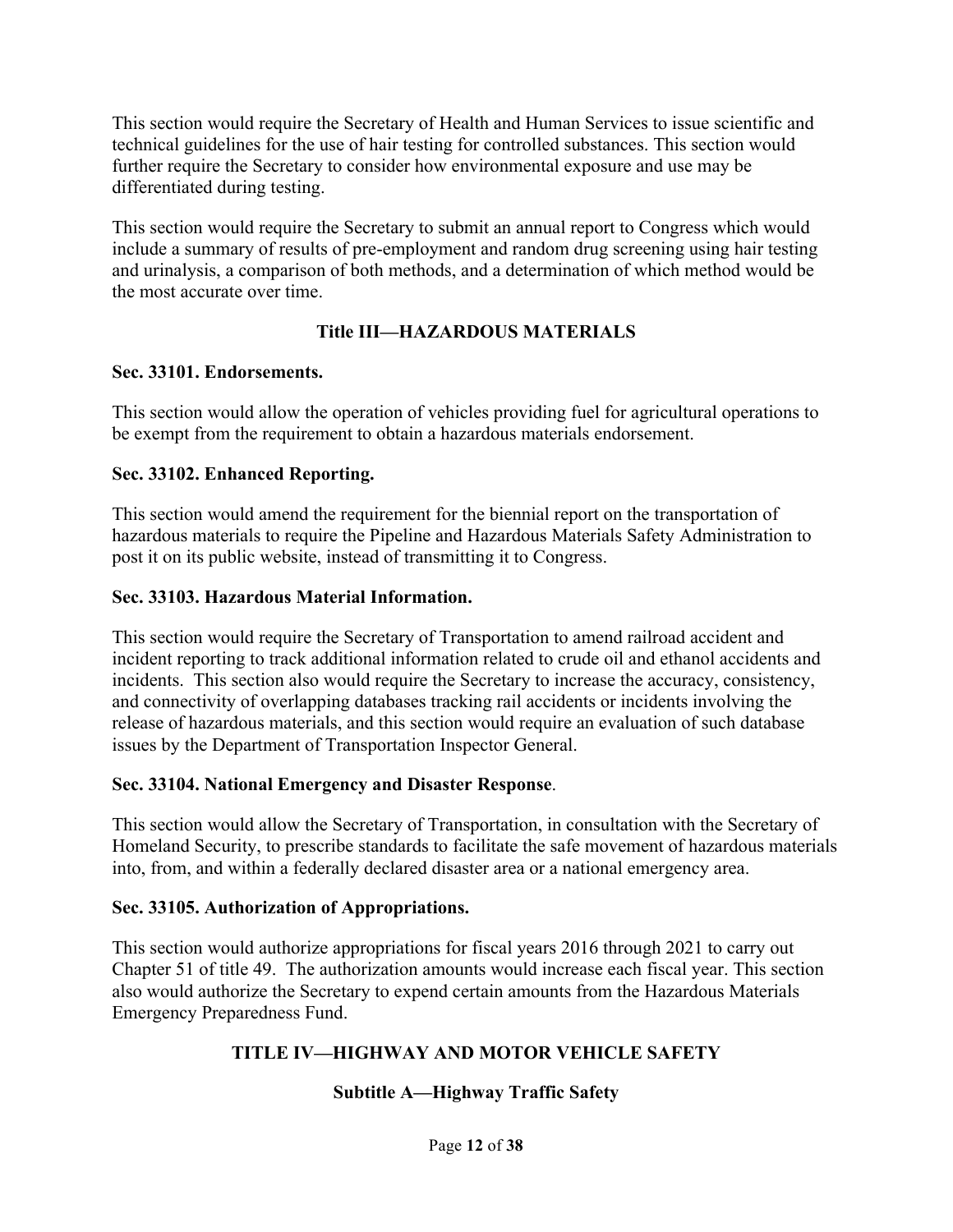## **Part I—Highway Safety**

### **Sec. 34101. Authorization of Appropriations.**

This section would authorize amounts, from the Highway Trust Fund (other than the Mass Transit Account), for the National Highway Traffic Safety Administration (NHTSA) highway safety programs for fiscal years 2016 through 2021. The aggregate authorization amounts under this section would increase by 2.1 percent each fiscal year. However, a larger percentage increase in authorization amounts each fiscal year would be provided to Highway Safety Programs (23 U.S.C. 402 or "402 grants") compared to National Priority Safety Programs (23 U.S.C. 405 or "405 grants"). This section would further provide grant matching requirements and require the Secretary to establish a single deadline for grant applications. Finally, this section would amend the current transfer authority to require the Secretary to reallocate any unused 405 grant amounts to increase the amounts under 402 grants, which generally provide states with greater flexibility.

### **Sec. 34102. Highway Safety Programs.**

This section would strike the current prohibition on using 402 grant funds for research and development purposes, while maintaining the prohibition on using funds for highway construction activities. This section would clarify that a state may provide 402 and 405 grant funds to Indian tribal governments. This section would also require the Secretary to develop a grant tracking process to identify and mitigate possible systemic issues with grant management. Finally, this section would amend the existing maintenance of effort requirement for receiving funds for certain 405 grants to reduce the administrative burden on states.

#### **Sec. 34103. Grants for Alcohol Ignition Interlock Laws and 24-7 Sobriety Programs.**

This section would continue the grants for states with mandatory alcohol-ignition interlock laws and direct a new grant for states that provide 24/7 sobriety programs. It would also provide that states with interlock laws that include exceptions for individuals required to operate an employer's motor vehicle in the course and scope of employment and individuals certified by a medical doctor as being unable to provide a deep lung breath sample for analysis by an ignition interlock device, would still be eligible for a grant. The section would also direct that not more than 12 percent of the funds available under the impaired driving grants be available for grants to states with alcohol-ignition interlock laws and not more than 3 percent of the funds be available for grants to states with a 24-7 sobriety program. The section would also amend the definition of 24-7 sobriety program.

# **Sec. 34104. Repeat Offender Criteria**

This section would modify the definition of "repeat intoxicated driver law" in 23 U.S.C. 164 to update the criteria for a state law, combination of laws or programs for minimum penalties for individuals convicted of a second or subsequent offense for driving while intoxicated or driving under the influence. The state would meet the criteria by providing a 24-7 program as an alternative to an ignition interlock or suspension of all driving privileges for one year and would allow a state to certify that individuals will be incarcerated. This section would allow states to provide exceptions to ignition interlock laws for individuals required to operate an employer's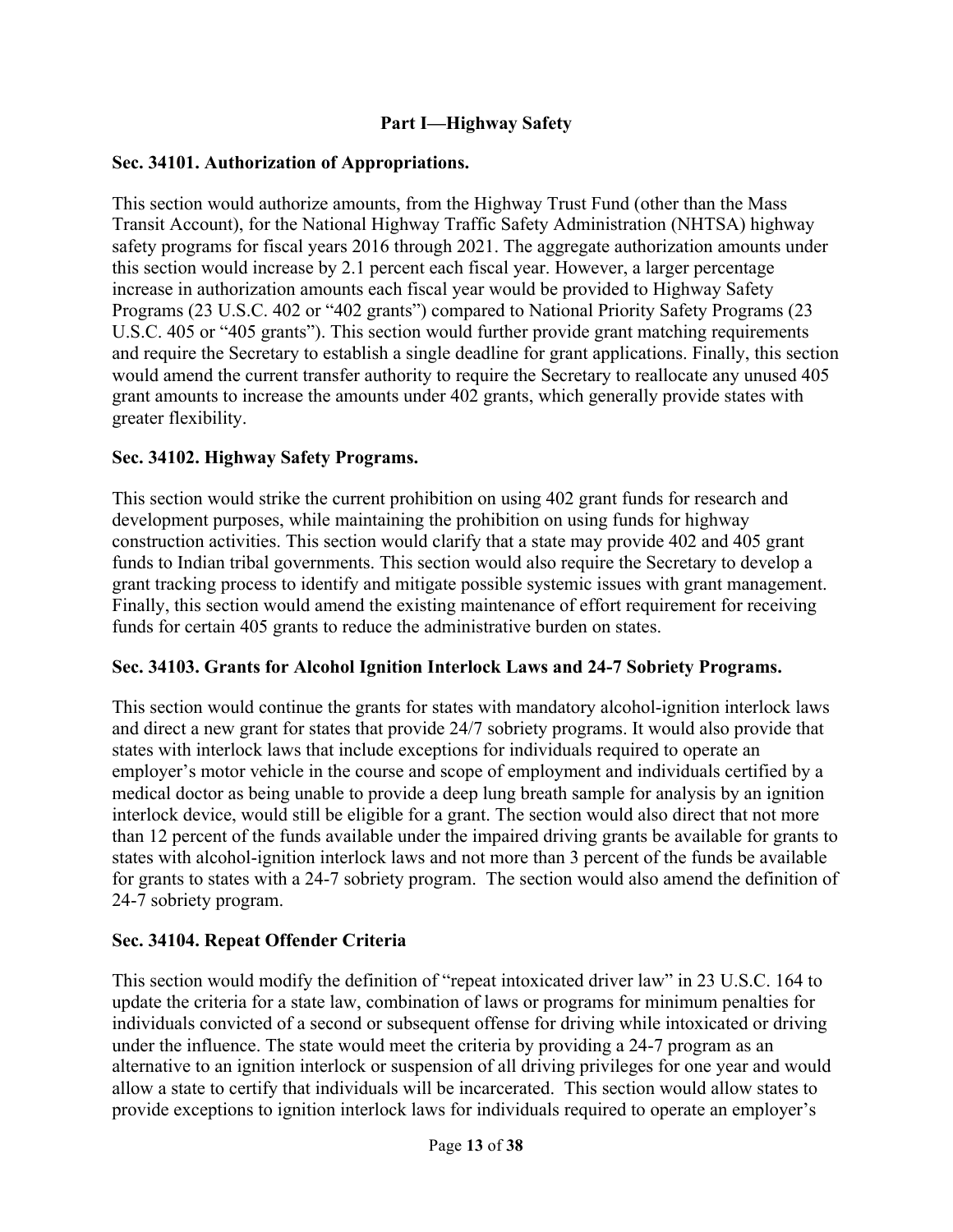motor vehicle in the course and scope of employment and individuals certified by a medical doctor as being unable to provide a deep lung breath sample for analysis by an ignition interlock device.

## **Sec. 34105. Study on the National Roadside Survey of Alcohol and Drug Use by Drivers.**

This section would require that the Secretary review and report on NHTSA's implementation of any recommendations provided by the Government Accountability Office's review of the National Roadside Survey of Alcohol and Drug Use.

# **Sec. 34106. Increasing Public Awareness of the Dangers of Drug-Impaired Driving.**

This section would require that NHTSA, in consultation with the White House Office of National Drug Control Policy, the Secretary of Health and Human Services, State highway safety offices, and other interested parties, identify, carry out, and report on actions to assist States in their efforts to increase public awareness of the dangers of drug-impaired driving, including dangers of heroin and prescribed opioids.

### **Sec. 34107. Improvement of Data Collection on Child Occupants in Vehicle Crashes.**

This section would require that NHTSA's crash investigation data collection system includes the types of child restraint systems in use during crashes. Additionally, the section would require the Secretary submit a report on the collection of this information.

## **Part II—Stop Motorcycle Checkpoint Funding Act**

#### **Sec. 34121. Short Title.**

This section would provide that this part may be cited as the "Stop Motorcycle Checkpoint Funding Act."

#### **Sec. 34122. Grant Restriction.**

This section would prohibit grants or any Federal funds to be provided for any program to check motorcycle helmet usage or to create checkpoints that specifically target motorcycle drivers or passengers.

# **Part III—Improving Driver Safety Act of 2015**

#### **Sec. 34131. Short Title.**

This section would provide that this part may be cited as the "Improving Driver Safety Act of  $2015."$ 

#### **Sec. 34132. Distracted Driving Incentive Grants.**

This section would amend the current distracted driving grant to require that states include distracted driving issues as part of the state's driver's license exam, establish minimum fines for violations of the statute, impose additional restrictions on drivers under the age of 18, as well as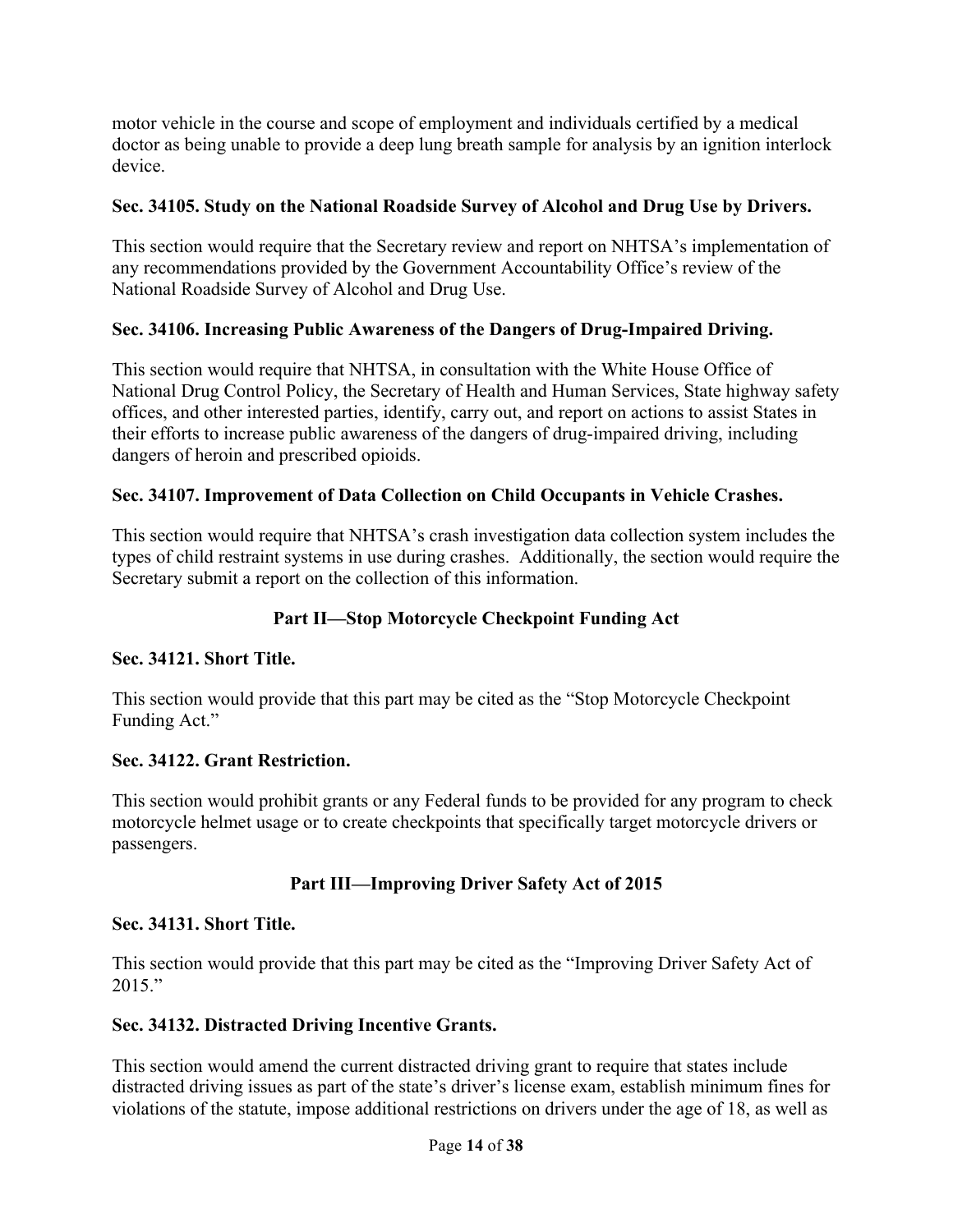prohibit states from providing exceptions to distracted driving laws that allow drivers to text while stopped in traffic in order to qualify for a grant.

For fiscal year 2017, this section would require the Secretary to provide up to 50 percent of the grant amount available under the distracted driving grants to states that certify that they have enacted basic text messaging statutes that are applicable to drivers of all ages, and make violation of the statute a primary offense or a secondary enforcement action. For fiscal year 2018, this section would require the Secretary to provide up to 50 percent of the grant amounts to states that continue to meet the requirements for eligibility in fiscal years 2017, and also impose fines for repeat violations and have a statute that prohibits drivers younger than 18 from using a personal wireless communications device while driving. This section would also allow states to use funds received for activities related to enforcement of distracted driving laws and for public information and awareness purposes. It also would allow states to use up to 15 percent of the amounts they receive in fiscal year 2017 for any eligible project or activity under section 402. For fiscal year 2018, this section would allow States to use up to 25 percent of the amounts they receive for any eligible project or activity under section 402.

# **Sec. 34133. Barriers to Data Collection Report.**

This section would require NHTSA to submit a report to Congress identifying barriers to capturing adequate data on the prevalence of wireless communications use while driving and provides recommendations on how to address these barriers.

# **Sec. 34134. Minimum Requirements for State Graduated Driver Licensing Incentive Grant Program.**

This section would amend the current state graduated driver licensing grant program by revising the grant criteria to include states with laws requiring novice drivers younger than 18 years of age (currently younger than 21) to comply with a 2-stage licensing process before receiving an unrestricted driver's license. The section also would define the 2-stage licensing process to include states with a learner's permit stage lasting at least 6 months, additional restrictions on driving hours, passenger restrictions, and prohibits the driver using a personal wireless communication device while driving.

# **Part IV—Technical and Conforming Amendments**

### **Sec. 34141. Technical Corrections to the Motor Vehicle and Highway Safety Improvement Act of 2012.**

This section would provide technical and conforming amendments to the Motor Vehicle and Highway Safety Improvement Act of 2012.

# **Subtitle B—Vehicle Safety**

# **Sec. 34201. Authorization of Appropriations.**

This section would establish authorization amounts to carry out the vehicle safety provisions (chapter 301 of title 49, and part C of subtitle VI of title 59, United States Code) for fiscal years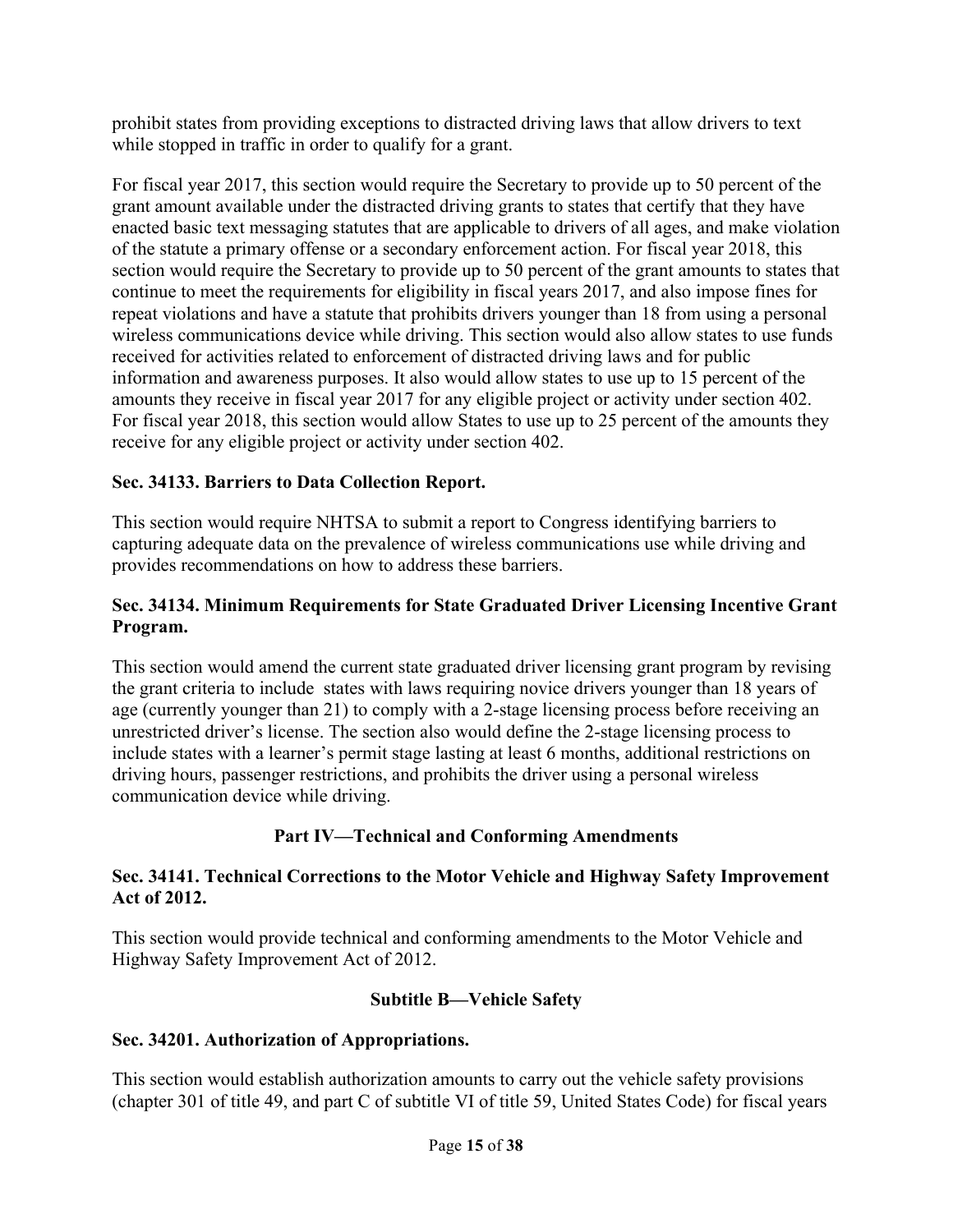2016 through 2021. Authorization amounts would be increased at 2.1 percent each fiscal year. In addition to the amounts authorized, additional amounts totaling GROW AMERICA levels are authorized if the Secretary certifies that the agency has implemented all of the recommendations in the Inspector General's June 18, 2015 audit report on defect identification efforts. As part of the certification, this section would also direct that the Secretary review NHTSA's actions to implement the recommendations and issue a report to Congress detailing how the recommendations were implemented.

# **Sec. 34202. Inspector General Recommendations.**

This section would require the Department of Transportation Inspector General to report to the appropriate congressional committees not later than 90 days after enactment on whether and what progress NHTSA has made to implement the recommendations in the Inspector General's June 18, 2015 audit report on NHTSA's vehicle defect identification efforts. It would also require NHTSA to provide periodic briefings to the appropriate congressional committees on the actions it has taken to implement the recommendations in the audit report and to provide a plan for implementing any remaining recommendations. NHTSA would also be required to submit a final report 1 year after enactment on the implementation of all of the recommendations in the audit.

# **Sec. 34203. Improvements to the Availability of Recall Information.**

This section would require the Secretary to improve the organization, availability, and readability of the website that provides consumers with safety recall information, and ensure that it can accommodate high traffic volume and improve public awareness of safety recall information.

The section would also require the Secretary to provide guidance to consumers submitting safety complaints. This section would require the Comptroller General to study and report upon the current use of safety recall information by consumers, dealers, and manufacturers, including the usability and content of websites. Finally, this section would require the Secretary, in coordination with industry to study the feasibility of searching multiple vehicle identification numbers at a time to retrieve motor vehicle safety recall information, the feasibility of making such a search and retrieval mechanism publically available, taking into account the potential costs and risks to privacy and security.

# **Sec. 34204. Recall Process.**

This section would require the Secretary to prescribe a final rule revising the regulations for notifying consumers of a recall to include notification by electronic means in addition to notification by first class mail, and would allow manufacturers to provide the required notice to the Secretary about defects and noncompliance by electronic mail. It would also require the Secretary to provide reports to relevant committees on an analysis of vehicle safety recall completion rates and potential actions NHTSA could take to improve these rates. This section would further require the Department of Transportation Inspector General to conduct an audit of NHTSA's management of vehicle safety recalls.

# **Sec. 34205. Pilot Grant Program for State Notification to Consumers of Motor Vehicle Recall Status.**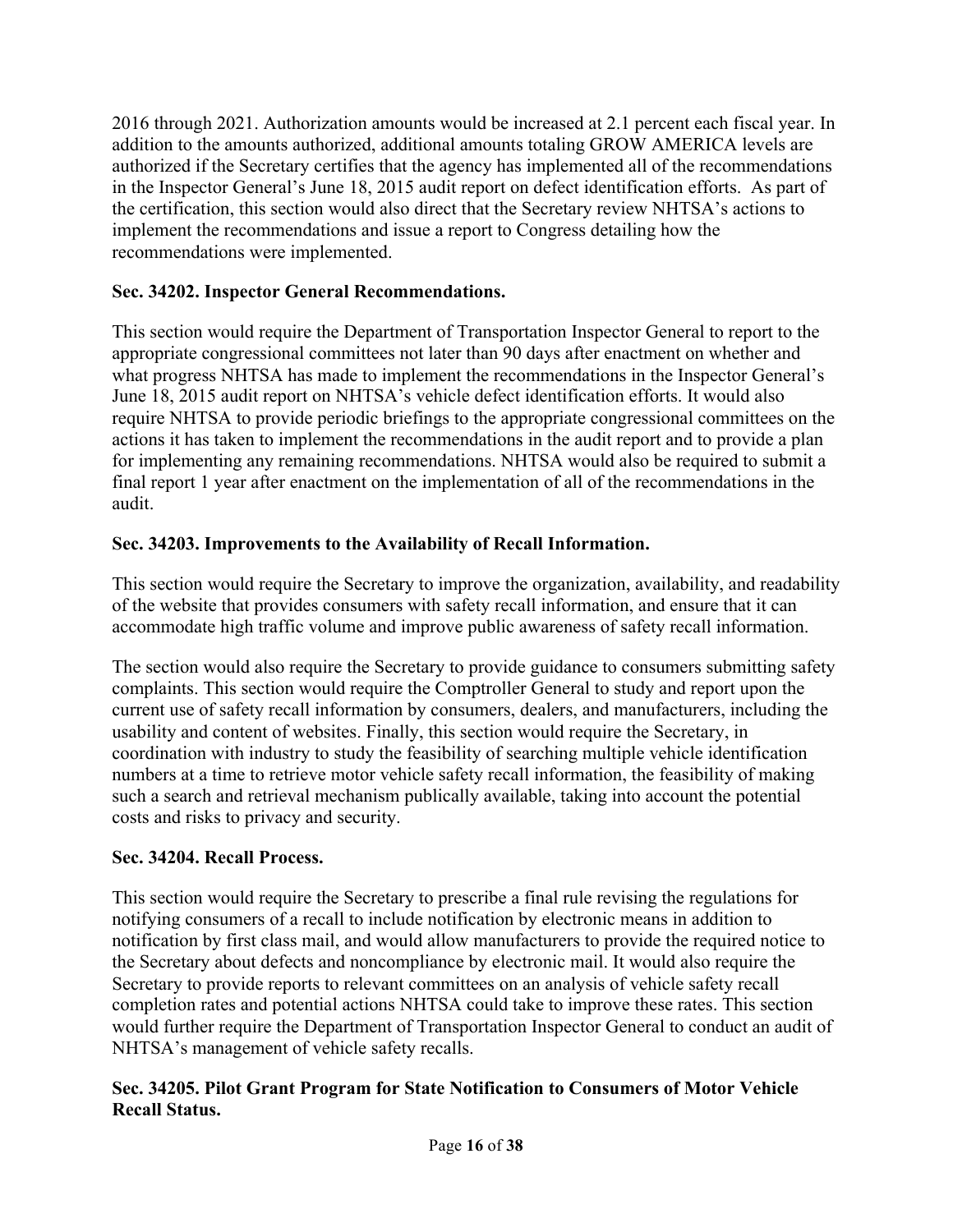This section would require the Secretary to conduct a 2-year state grant pilot for a state process to inform consumers of open motor vehicle recalls at the time of motor vehicle registration. Participation in the pilot program would be available to up to 6 states that meet eligibility requirements. The section would require that each State provide a performance report and would require the Secretary to complete an evaluation of the pilot program.

# **Sec. 34206. Recall Obligations Under Bankruptcy.**

This section would amend the current recall obligations under bankruptcy to include manufacturers undergoing Chapter 7 bankruptcy proceedings (liquidation).

# **Sec. 34207. Dealer Requirement to Check for Open Recall.**

This section would condition a manufacturer's current statutory obligation to provide reimbursement to a dealer for remedying a defect on the dealer notifying the owner or the individual requesting service of any open recalls at the time of service, and the obligation to notify is specified in its franchise, operating, or other agreement.

# **Sec. 34208. Extension of Time Period for Remedy of Tire Defects.**

This section would increase the length of time consumers have to seek a free remedy for tire recalls from 60 days to 180 days after receiving notification of the recall.

# **Sec. 34209. Rental Car Safety.**

This section would be cited as the "Raechel and Jacqueline Houck Safe Rental Car Act of 2015." It would prohibit rental companies that have received the manufacturer's notification of a defect or noncompliance under recall from renting or selling a vehicle, unless the defect or noncompliance is remedied. Rental companies would be required to comply with specified limitations on sale, lease, or rental of a motor vehicle as soon as practicable, but within 24 hours after the earliest receipt of the recall notice, and within 48 hours if the notification covers more than 5,000 vehicles in the company's fleet. If the recall notice indicates an interim remedy, the rental company may rent (but may not sell or lease) the vehicle after performing the remedy. This section would make these rules inapplicable to junk automobiles. The section would further add rental companies to those subject to the Secretary's inspection authority and prohibitions on knowingly making inoperable any safety devices. The section would further clarify that the amendments would not be construed to create or increase any loss of use liability for a manufacturer as a result of having manufactured or imported a motor vehicle under recall. Not later than one year after the enactment of this Act, the Secretary would be required to submit a report on the effectiveness of the amendments of this section as well as any recommendations on legislation. This section would also allow the Secretary to promulgate rules, as appropriate, to implement this section and amendments made by this section. This section would require that its provisions take effect 180 days after the date of enactment of this Act.

# **Sec. 34210. Increase in Civil Penalties for Violations of Motor Vehicle Safety.**

This section would double the penalty amounts for failing to comply with a motor vehicle safety standard or reporting requirement for each violation to \$14,000 and the cap for a related series of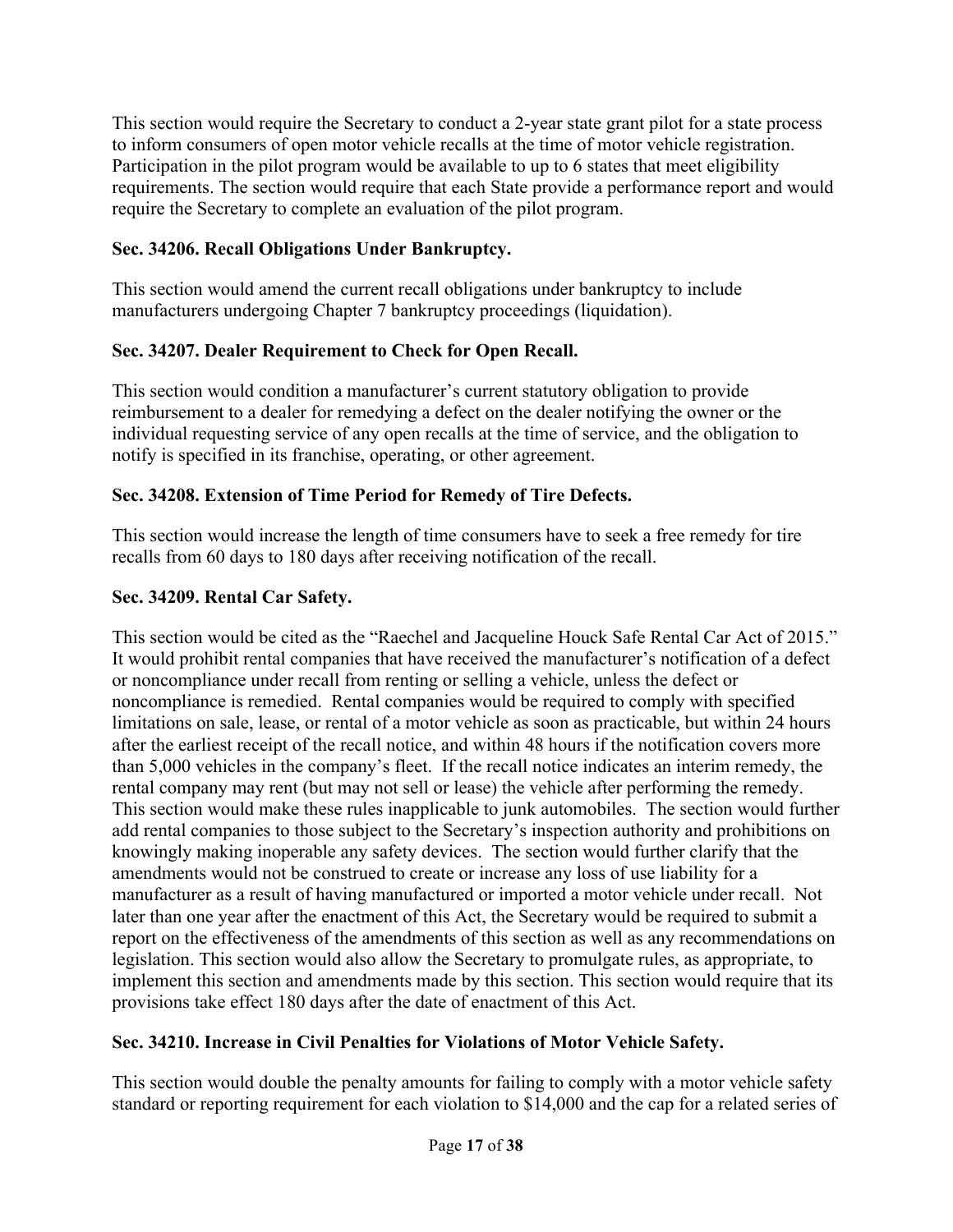violations to \$70 million. This amendment would take effect once NHTSA issues its rule on penalty amount factors, as required under MAP-21 (49 U.S.C. 30165 note). The Secretary would also be required to publish notice of the effective date in the Federal Register.

# **Sec. 34211. Electronic Odometer Disclosure.**

This section would temporarily permit a State, at any time and without the need for approval from the Secretary, to provide electronically written odometers disclosures, notices and related matters in conformity with certain requirements. Once NHTSA promulgates the rules required under MAP-21 (49 U.S.C. 32705), the State must follow that rule.

# **Sec. 34212. Corporate Responsibility for NHTSA Reports.**

This section would amend 49 U.S.C. 30166 to require that the Secretary promulgate rules no later than 1 year after enactment requiring a senior official responsible for safety in any company submitting information to the Secretary in response to a request for information in a safety defect or compliance investigation to certify that the submission does not contain untrue statements or omit material facts.

# **Sec. 34213. Direct Vehicle Notification of Recalls.**

This section would require that not later than 1 year after the enactment of this Act the Secretary issue a report on the feasibility of a technical system that would operate in each new motor vehicle to indicate when the vehicle is subject to an open recall.

# **Sec. 34214. Unattended Children Warning.**

This section would require that the Secretary undertake research authorized under MAP-21 (49 U.S.C. 30111 note) to minimize the risk of hyperthermia or hypothermia to children or other unattended passengers. Such research may include the potential viability of vehicle technology to provide an alert of unattended children or public awareness campaigns.

# **Sec. 34215. Tire Pressure Monitoring System.**

This section would require that the Secretary publish a proposed rule within a year after enactment of this Act updating the standards pertaining to tire pressure monitoring systems to ensure that a tire pressure system cannot be overridden, reset, or calibrated to an unsafe pressure level. This section would also require that a final rule is published by the Secretary not later than two years after the enactment of this Act.

# **Subtitle C—Research and Development and Vehicle Electronics**

# **Sec. 34301. Report on Operations of the Council for Vehicle Electronics, Vehicle Software, and Emerging Technologies.**

This section would require the Secretary to submit a report on the operations of the Council for Vehicle Electronics, Vehicle Software, and Emerging Technologies to relevant committees within 1 year of enactment.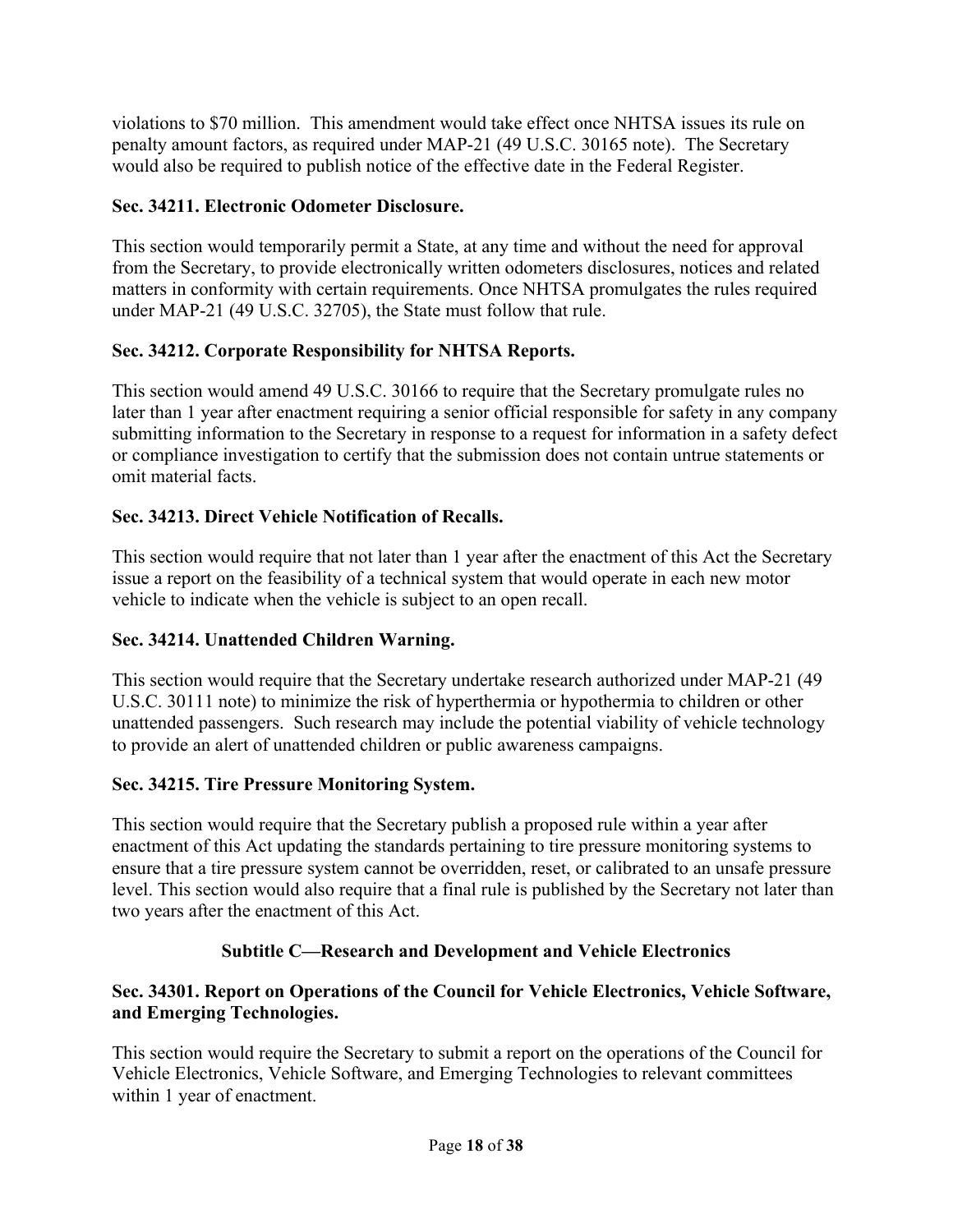### **Sec. 34302. Cooperation with Foreign Governments.**

This section would authorize the Secretary to enter into cooperative agreements and collaborative research and development agreements with foreign governments in coordination with the Department of State. It would also require the Department of Transportation Inspector General to conduct an audit of the Secretary's management and oversight of cooperative agreements and collaborative research and development agreements.

### **Subtitle D—Miscellaneous Provisions**

### **Part I—Driver Privacy Act of 2015**

#### **Sec. 34401. Short Title.**

This section would provide that this part may be cited as the "Driver Privacy Act of 2015".

### **Sec. 34402. Limitations on Data Retrieval from Vehicle Event Data Recorders.**

This section would make any data retained by a vehicle event data recorder the property of the owner or lessee of the motor vehicle in which it is installed. The section would also prohibit data recorded or transmitted by the event data recorder from being accessed by a person other than the owner or lessee of the motor vehicle in which the event data recorder is installed. It would provide certain limited exceptions to allow the data to be accessed: pursuant to a court order; with the consent of the data owner (including by agreeing to a subscription); pursuant to an investigation or inspection, if the personally identifiable information of the owner or lessee is not disclosed; for emergency medical response; or research, provided that the personally identifiable information of an owner or lessee and the vehicle identification number is not disclosed.

#### **Sec. 34403. Vehicle Event Data Recorder Study.**

This section would require NHTSA, within 1 year of the date of enactment, to submit to

Congress a report containing the results of a study to determine the amount of time event data recorders installed in passenger motor vehicles should capture and record vehicle-related data in order to provide sufficient information to investigate the cause of motor vehicle crashes.

This section would also require the Administrator to promulgate regulations establishing the appropriate period during which passenger motor vehicle event data recorders may capture and record for retrieval vehicle-related data in order to provide accident investigators with pertinent crash information.

# **Part II—Safety Through Informed Consumers Act of 2015**

#### **Sec. 34421. Short Title.**

This section would provide that this part may be cited as the "Safety Through Informed Consumers Act of 2015".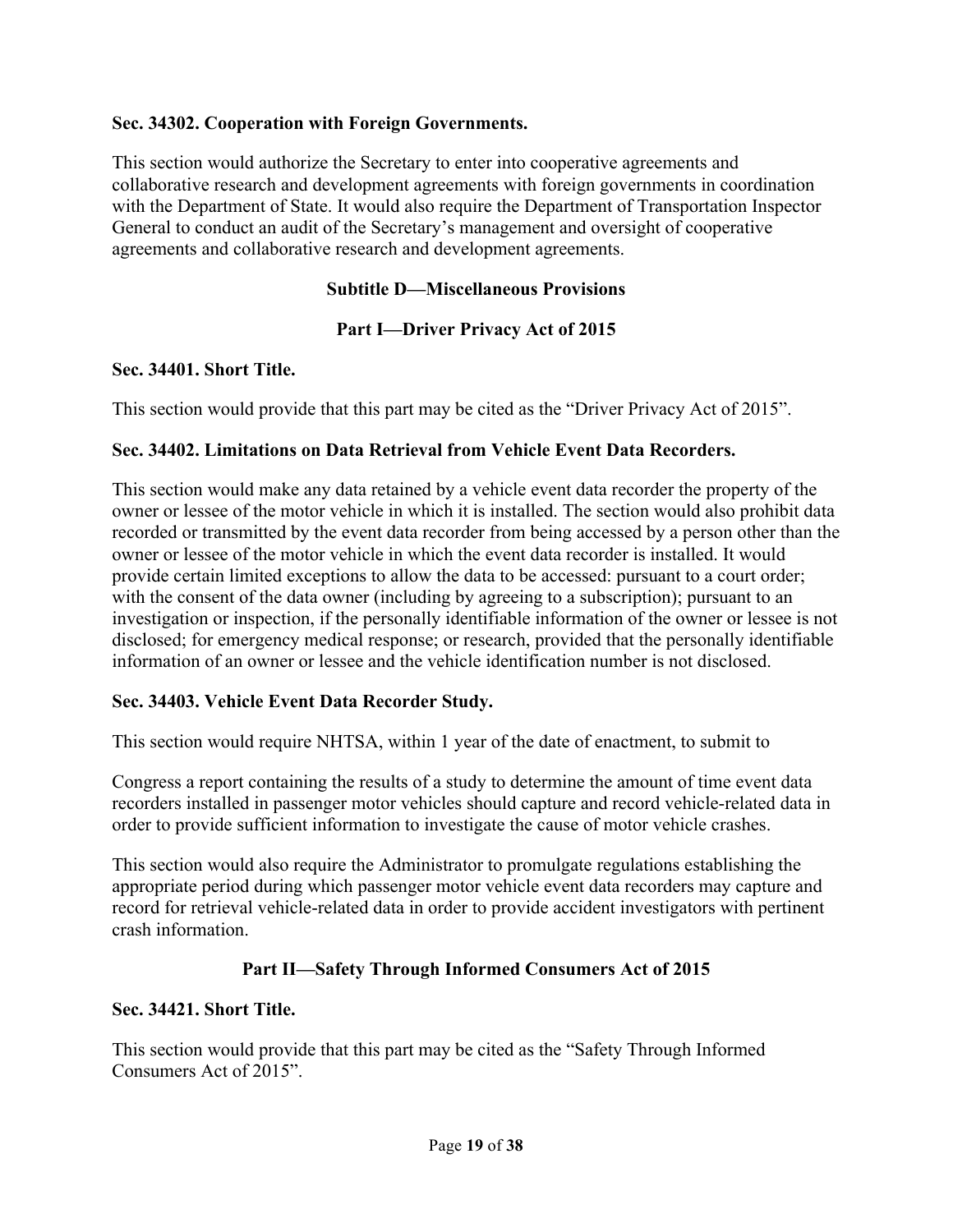### **Sec. 34422. Passenger Motor Vehicle Information.**

This section would require the Secretary to ensure crash avoidance information is indicated next to crashworthiness information on stickers placed on motor vehicles by their manufacturers. This section would require the Secretary to complete a rulemaking on this requirement not later than one year after the date of enactment.

## **Part III—Tire Efficiency, Safety, and Registration Act of 2015**

### **Sec. 34431. Short Title.**

This section would provide that this part may be cited as the "Tire Efficiency, Safety, and Registration Act of 2015" or the "TESR Act."

#### **Sec. 34432. Tire Fuel Efficiency Minimum Performance Standards.**

This section would amend Section 32304A of title 49 to require the Secretary to promulgate regulations for tire fuel efficiency minimum performance standards and tire wet traction minimum performance standards for new pneumatic tires for use on passenger cars. These regulations would not apply to light truck tires, deep tread tires, winter-type snow tires, space saver or temporary use spare tires, or tires with nominal rim diameters of 12 inches or less. This section would also require the Secretary to ensure that the test procedures and requirements promulgated under these rulemakings are compatible and consistent, as well as to evaluate the regulations to ensure that compliance with tire fuel efficiency minimum performance standards not diminish wet traction performance of affected tires. This section would establish rulemaking deadlines of not later than 24 months after the date of enactment of this Act, and would require that the tire fuel efficiency minimum performance standards rulemaking be completed not later than the tire wet traction minimum performance standards rulemaking.

# **Sec. 34433. Tire Registration by Independent Sellers.**

This section would require that the Secretary initiate a rulemaking to require independent tire sellers to maintain records of the name and address of tire purchasers and lessors and information identifying the tire that was purchased or leased, and any additional records the Secretary considers appropriate. Pursuant to this rulemaking, independent sellers would be required to electronically transmit these records to the tire manufacturer (or designee) by secure means at no cost to tire purchasers or lessors.

#### **Sec. 34434. Tire Recall Database.**

This section would require the Secretary to establish a publicly available and searchable electronic database of tire recall information that is reported to NHTSA. This section would require this database to be searchable by Tire Identification Number and any other criteria that assists consumers in determining whether a tire is subject to a recall.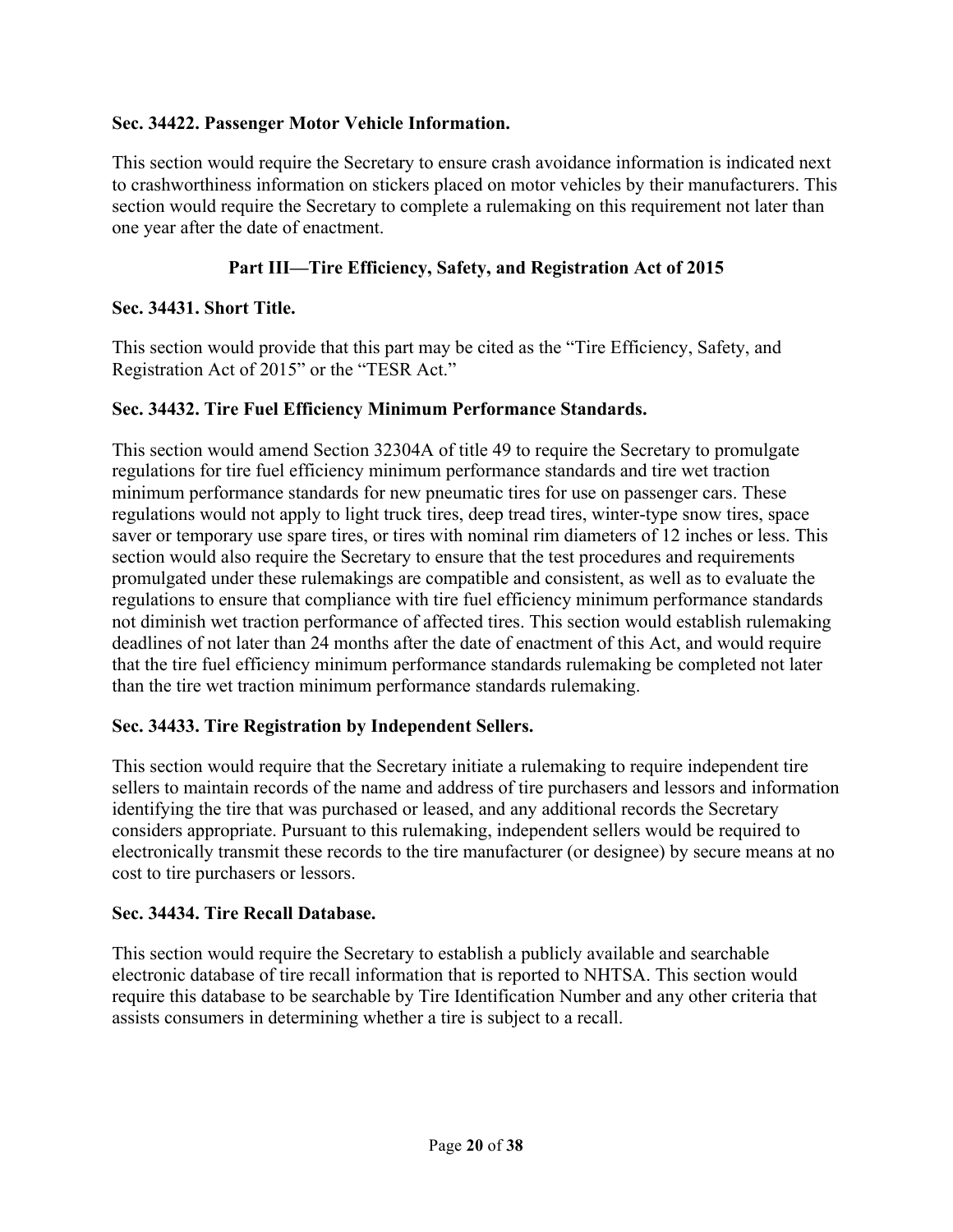# **TITLE V—RAILROAD REFORM, ENHANCEMENT, AND EFFICIENCY**

### **Sec. 35001. Short Title.**

This section would name the title the "Railroad Reform, Enhancement, and Efficiency Act."

## **Sec. 35002. Passenger Transportation; Definitions.**

This section would provide definitions for the terms "long-distance route," "state-of-goodrepair," and "State-supported route." This section would amend existing definitions for the terms "national rail passenger transportation system" and "Northeast Corridor."

### **Subtitle A—Authorization of Appropriations**

### **Sec. 35101. Authorization of Grants to Amtrak.**

This section would authorize appropriations to the Secretary for grants to Amtrak for fiscal years 2016 through 2019. It would consolidate previous authorizations for capital, operating, and debt service grants into one authorization to be allocated by business line in accordance with a grant agreement between the Secretary and Amtrak.

This section would allow the Secretary to withhold from amounts made available for grants to Amtrak certain amounts required for: Amtrak oversight; implementation of the competition pilot program; support for the State-Supported Route Committee; and support for the Northeast Corridor Commission.

# **Sec. 35102. National Infrastructure and Safety Investments.**

This section would authorize appropriations to the Secretary for competitive grants under chapter 244 programs for fiscal years 2016 through 2019. This section would allow the Secretary to withhold up to one percent for oversight.

### **Sec. 35103. Authorization of Appropriations for National Transportation Safety Board Rail Investigations.**

This section would authorize appropriations to the National Transportation Safety Board for personnel needed to carry out railroad accident investigations.

# **Sec. 35104. Authorization of Appropriations for Amtrak Office of Inspector General.**

This section would authorize appropriations for fiscal years 2016 to 2019.

# **Sec. 35105. National Cooperative Rail Research Program.**

This section would allocate amounts appropriated for railroad research and development to carry out the National Cooperative Rail Research Program, an independent research program within the National Academy of Sciences' Transportation Research Board.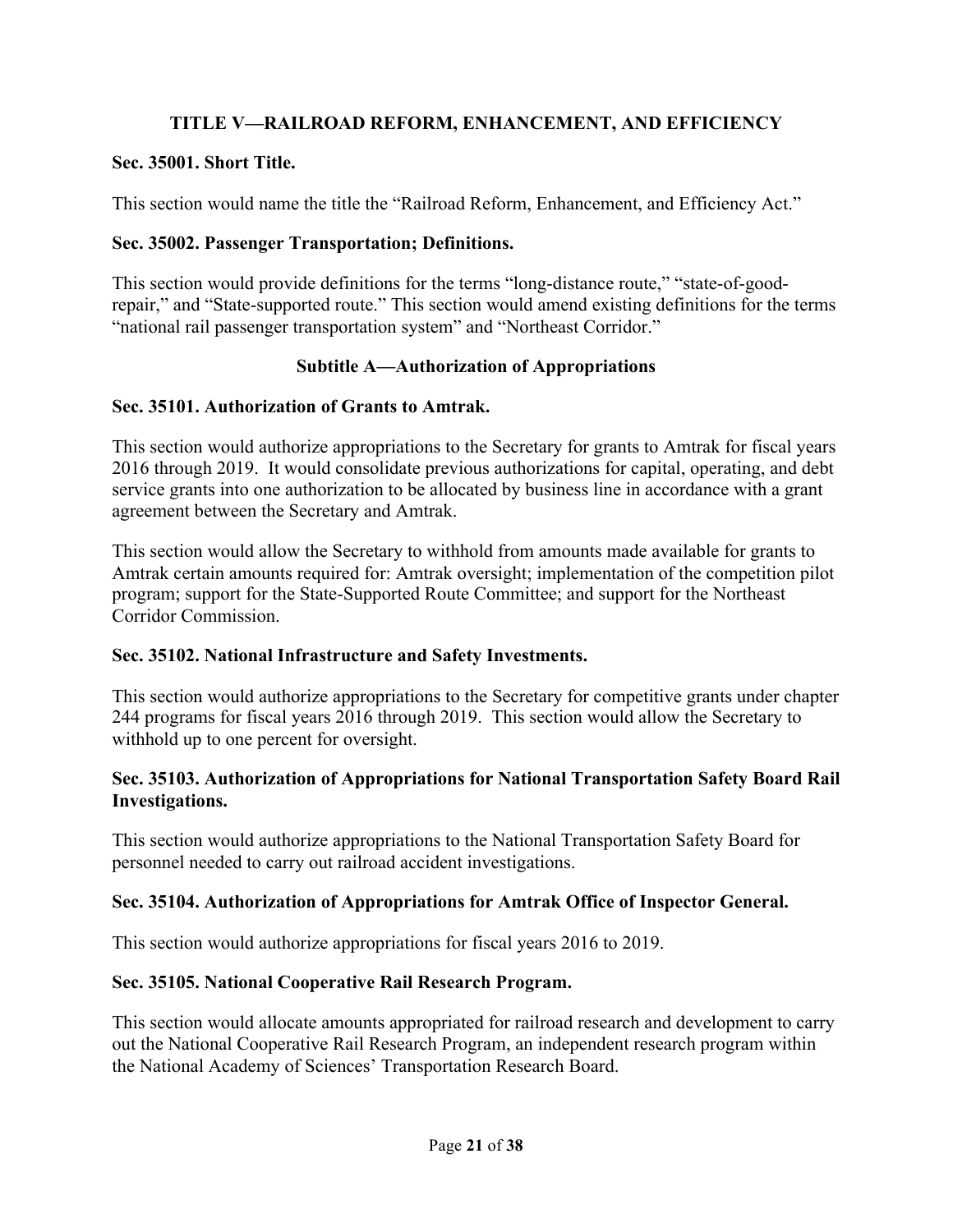### **Subtitle B—Amtrak Reform**

#### **Sec. 35201. Amtrak Grant Process.**

This section would require Amtrak to establish and maintain internal controls to ensure its costs and revenues are proportionately allocated to Northeast Corridor train services or infrastructure, State-supported routes, long-distance routes, and other national network activities.

This section would require the Secretary to establish a grant process for administering Amtrak's appropriated funds, would establish requirements for the content of Amtrak's grant requests, and would establish a schedule for grant disbursements.

This section would require Amtrak to establish accounts for Northeast train services and infrastructure, State-supported routes, long-distance routes, and other national network activities. This section would specify the sources and uses of funding for each account, which would be determined by the grant agreement and enforced by the Secretary.

This section would allow Amtrak to transfer funding between newly-established accounts subject to providing its Board of Directors 10 days advance notice and subject to the Secretary's approval. This section would require Amtrak to notify Congress and any affected States or the Northeast Corridor Commission of such transfers.

This section would authorize the Secretary to issue a letter of intent to Amtrak, with prior notice to Congress, announcing an intention to obligate amounts for major capital projects, subject to the availability of appropriations, from future budget authority.

# **Sec. 35202. Five-Year Business Line and Asset Plans.**

This section would require that Amtrak submit five-year business line and capital asset plans to the Secretary and Congress. It would require those plans to be based on actual funding levels authorized or appropriated. This section would specify the content of and process for developing business line and capital asset plans.

This section would require the Secretary to evaluate the costs and scope of Amtrak's national assets and restructure or reallocate such costs to its business lines. This section would require the Secretary to review existing Amtrak reporting requirements and identify any that are duplicative with the planning requirements of this section.

# **Sec. 35203. State-Supported Route Committee.**

This section would require the Secretary to establish a State-Supported Route Committee to make decisions on common issues affecting States that contract with Amtrak for State-supported routes. This section would require the establishment of a bloc voting system to govern the Committee's proceedings.

This section would maintain the same cost allocation principles as Section 209 of the Passenger Rail Investment and Improvement Act of 2008, and it would require Amtrak to provide monthly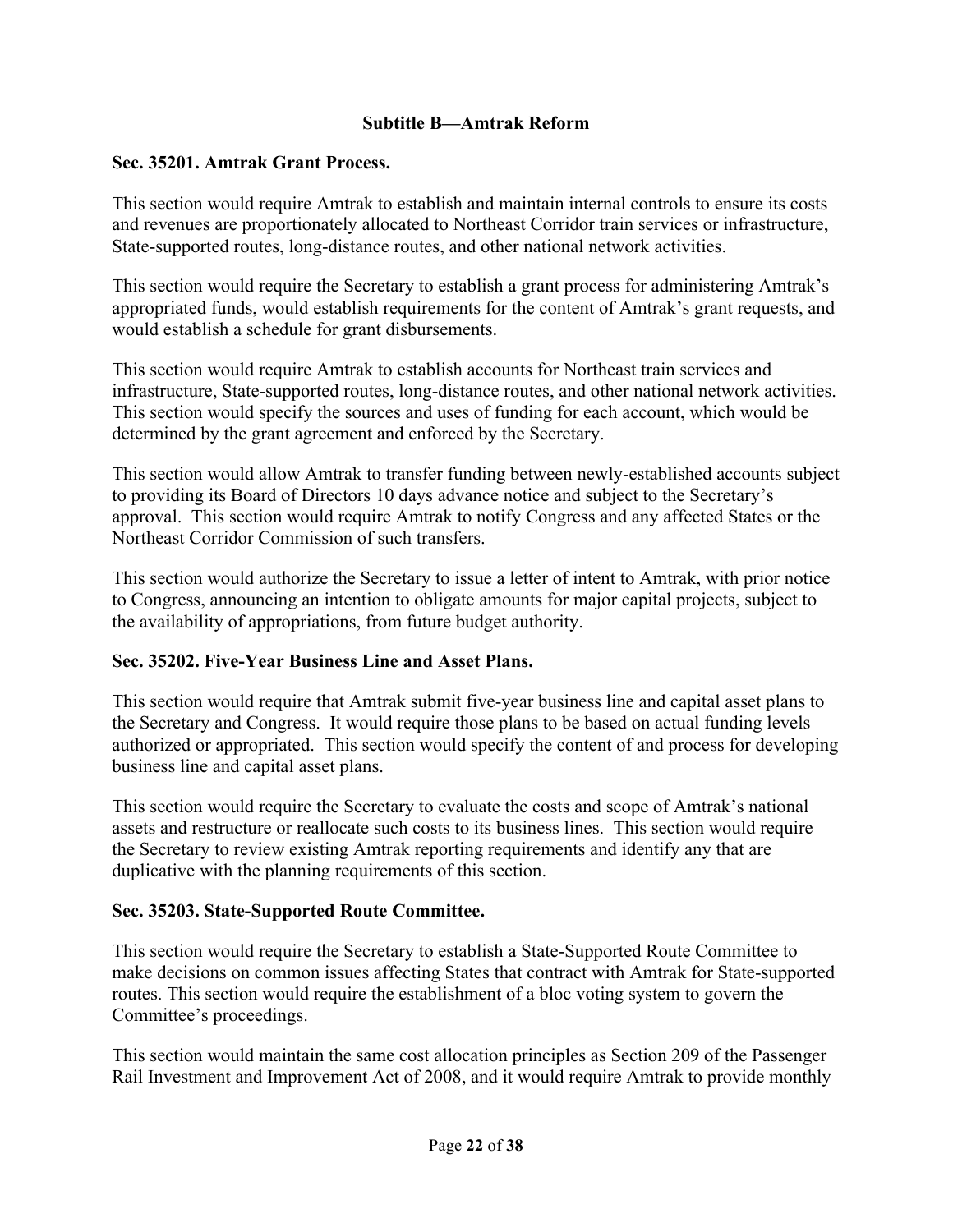invoices and financial and performance reports to States. This section would provide for a dispute resolution process.

# **Sec. 35204. Route and Service Planning Decisions.**

This section would require Amtrak to obtain the services of an independent entity to develop and recommend objective methodologies for Amtrak to analyze routes, service frequencies, and other service issues. This section would require the Amtrak Board of Directors to consider the entity's recommendations and report to Congress on the reasons for adopting or not adopting the recommendations.

# **Sec. 35205. Competition.**

This section would require the Secretary to implement a pilot program for the competitive selection of rail operators on up to three long-distance routes. This section would allow certain entities to petition the Secretary for the right and obligation to provide intercity passenger rail service on a route in lieu of Amtrak. This section would require an eligible entity to have the consent of any State that funds the route.

This section would require the Secretary to award a winning bidder, if such bidder is not Amtrak, an operating subsidy not to exceed 90 percent of the level in effect for that route during the previous fiscal year. The subsidy would be taken from appropriations made available for grants to Amtrak and withheld under Section 101.

This section would require any winning bidder that is not Amtrak to meet certain performance standards and negotiate an access agreement with any affected host railroad. This section would provide that employees used by a rail passenger carrier in the operation of a route under the pilot program shall be subject to applicable Federal laws and regulations that govern similar crafts or classes of Amtrak employees, and it would require a winning bidder other than Amtrak to provide hiring preference to any displaced Amtrak workers.

This section would establish a dispute resolution process for the use of common facilities owned by Amtrak. This section would require the Secretary to provide monthly reports to Congress if the pilot program is not implemented within the required timeframe.

# **Sec. 35206. Rolling Stock Purchases.**

This section would require Amtrak to submit a business case analysis to Congress for future equipment purchases in excess of \$100,000,000.

# **Sec. 35207. Food and Beverage Policy.**

This section would require that Amtrak implement a plan to eliminate the operating losses associated with food and beverage service on-board Amtrak trains. This section would prohibit Federal funding for food and beverage operating losses after four years from the date of enactment. This section would require Amtrak to submit an annual report to Congress on the progress toward eliminating food and beverage service losses.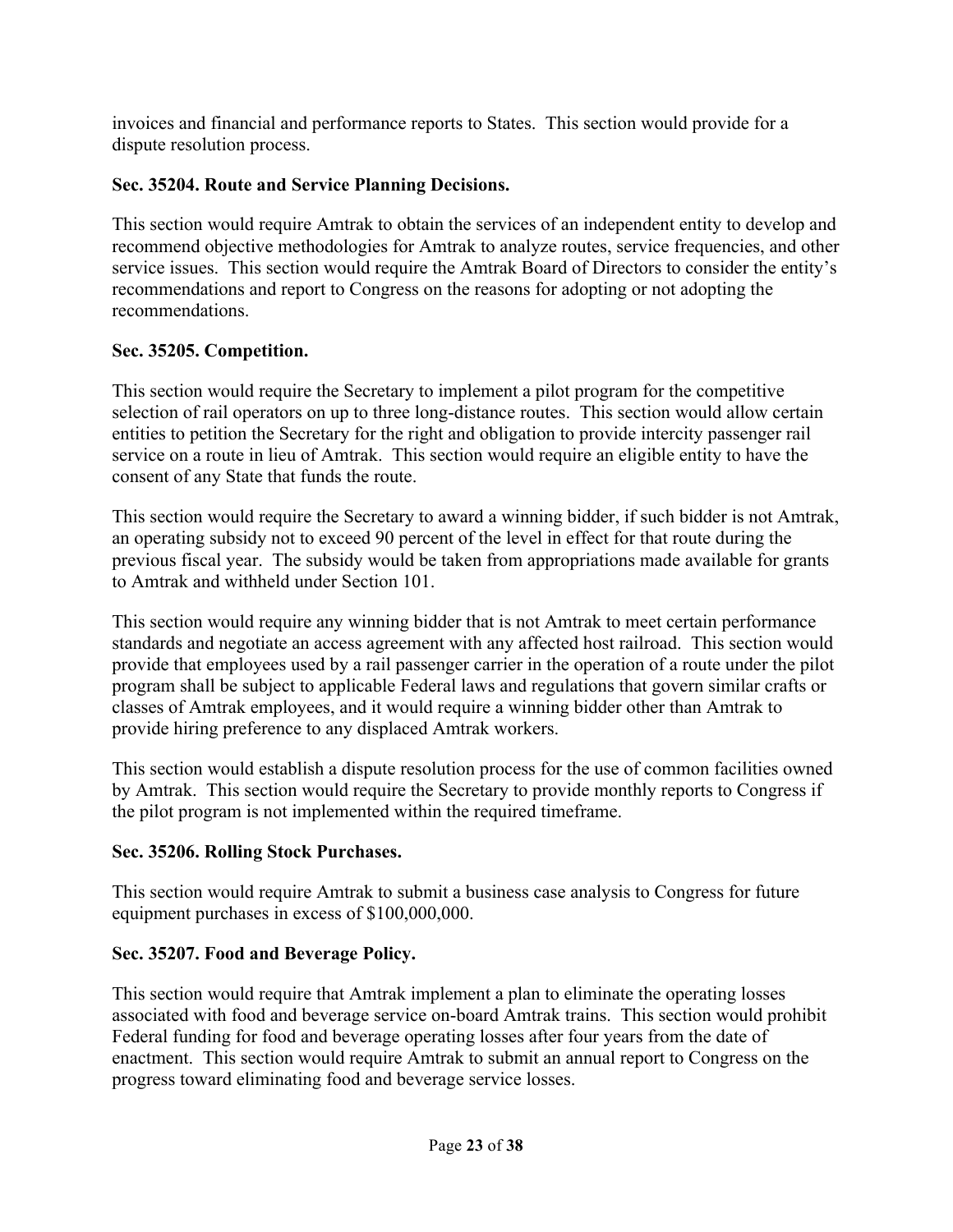### **Sec. 35208. Local Products and Promotional Events.**

This section would require Amtrak to establish a pilot program that would allow a State that sponsors State-supported routes to facilitate the purchase and sale of local food and beverages on Amtrak trains, and to hold promotional events on trains or in stations. This section would require Amtrak to report to Congress on the outcomes of these pilot programs.

### **Sec. 35209. Right-of-Way Leveraging.**

This section would require Amtrak to issue a Request for Proposals seeking qualified persons to utilize Amtrak-owned right-of-way and real estate for telecommunications systems, energy distribution systems, and other appropriate activities. This section would require that proposals provide information on the ways in which the assets will be monetized through revenue sharing or leasing agreements with Amtrak. This section would require Amtrak to review the proposals and report to Congress on the proposals received and accepted.

#### **Sec. 35210. Station Development.**

This section would require Amtrak to transmit a report to Congress on options to enhance economic development and accessibility at stations, including options for additional Amtrak stops that would have a positive financial impact to Amtrak. This section would require Amtrak to issue a Request for Information from owners of stations served by Amtrak to express an interest in developing stations. This section would require Amtrak to issue a Request for Proposals seeking qualified persons, including small businesses, to lead or partner with Amtrak or a station owner in enhancing development in and around stations and terminals. It would require Amtrak to review proposals and report to Congress on the proposals received and accepted.

#### **Sec. 35211. Amtrak Debt.**

This action would allow the Secretary of Treasury, in consultation with the Secretary of Transportation and Amtrak, to restructure and repay Amtrak debt if the terms are favorable to the Federal government and if repayment amounts are provided in advance in appropriations Acts.

This section would eliminate the requirement for Amtrak to seek the Secretary's permission to apply for direct loans or loan guarantees from the Transportation Infrastructure Finance and Innovation Act (TIFIA) or Railroad Rehabilitation and Improvement Financing (RRIF) programs.

#### **Sec. 35212. Amtrak Pilot Program for Passengers Transporting Domesticated Cats and Dogs.**

This section would require Amtrak to develop a pilot program that would allow a ticketed passenger to transport a domesticated cat or dog in the same manner as carry-on baggage or cargo, depending on the size of the pet kennel and other characteristics of the rail cars, on certain services operated by Amtrak.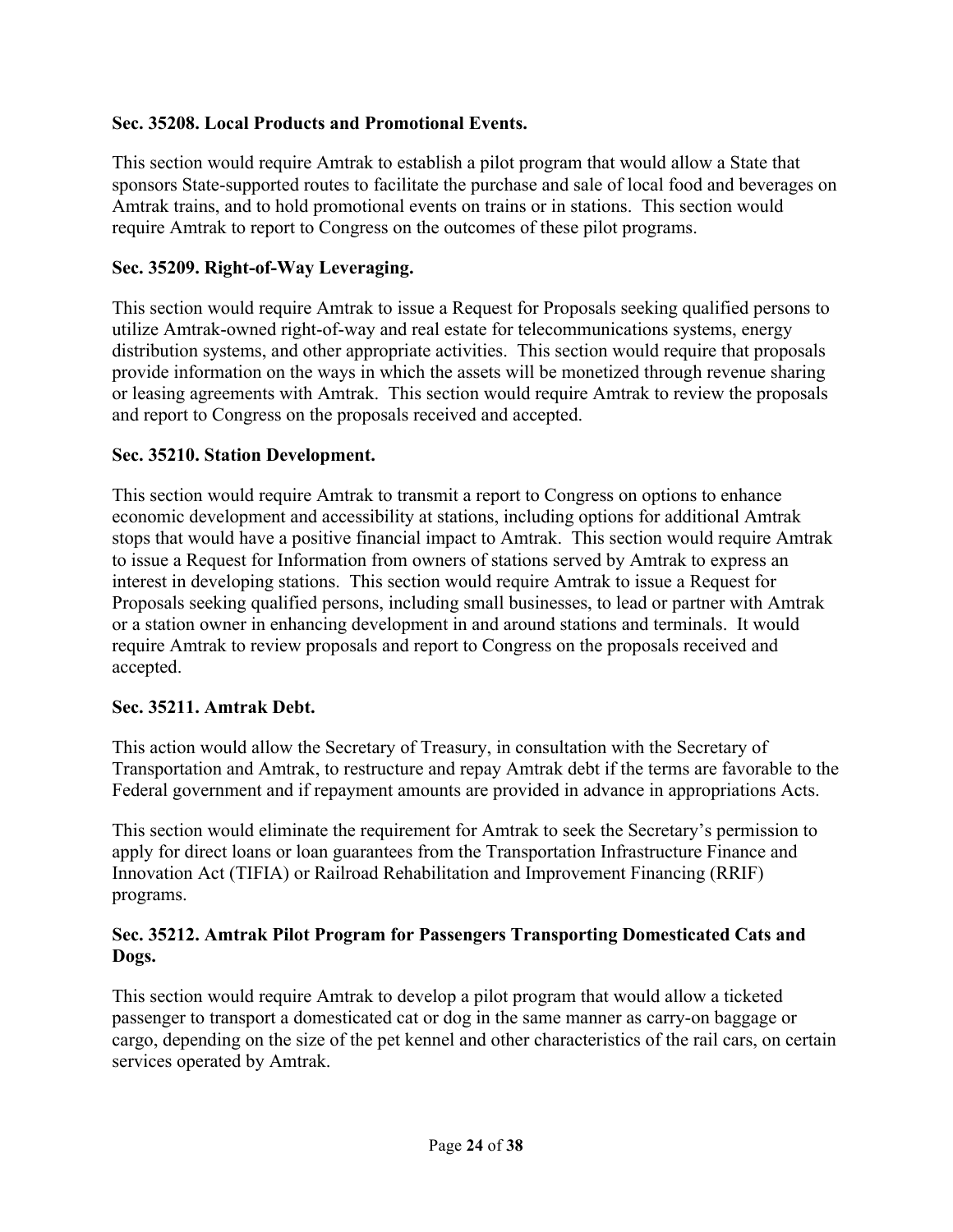This section would require Amtrak to collect fees for each cat or dog that, in the aggregate and at a minimum, cover the full costs of the pilot program. This section would clarify that the limitations of the pilot program do not apply to service animals. This section would require Amtrak to transmit a report to Congress containing an evaluation of the pilot program.

# **Sec. 35213. Amtrak Board of Directors.**

This section would amend the Amtrak Board of Directors statute to specify that the current requirement for adequate and balanced geographic representation among the seven individuals appointed by the President means: (1) two individuals representing the Northeast Corridor; (2) four individuals from regions of the country not represented by the Northeast Corridor, with two individuals representing long-distance routes and two individuals representing State-supported routes; and (3) one individual representing any of the three business lines.

This section would clarify that not more than four of the seven appointed individuals may be members of the same political party.

# **Sec. 35214. Amtrak Boarding Procedures.**

This section would require the Amtrak Office of Inspector General to evaluate Amtrak's boarding procedures and to make recommendations to Amtrak.

# **Subtitle C—Intercity Passenger Rail Policy**

# **Sec. 35301. Competitive Operating Grants.**

This section would require the Secretary to implement a competitive grant program for issuing three-year operating assistance grants for the purpose of initiating or restoring intercity rail passenger transportation. This section would allow eligible applicants to include States, an Interstate Compact, other public entities, Amtrak in cooperation with one or more States, other intercity passenger rail operators in cooperation with one or more States, or any combination of these entities. It specifies the minimum contents of the grant application, including a sustainable funding plan and the status of agreements with the owners of underlying track, and would set the priorities of the program.

This section would limit operating assistance grants to 80 percent of projected net operating costs in the first year of service, 40 percent of projected net operating costs in the second year of service, and 20 percent of projected net operating costs in the third year of service. It would prohibit the renewal of grants beyond the initial three-year grant, and it limits the program to six grants at any one time. It would clarify that operating assistance grantees are not prohibited from receiving capital grants. It would require the Secretary to set data and information requirements for grantees similar to those requirements for Amtrak. For service providers other than Amtrak, it would set a coordination and dispute resolution process similar to that for the competition pilot program.

This section would amend existing chapter 244 to facilitate efficient incorporation of this program and other programs into the chapter. It changes the title and table of contents of the chapter and would clarify that the special transportation circumstances exception applies to all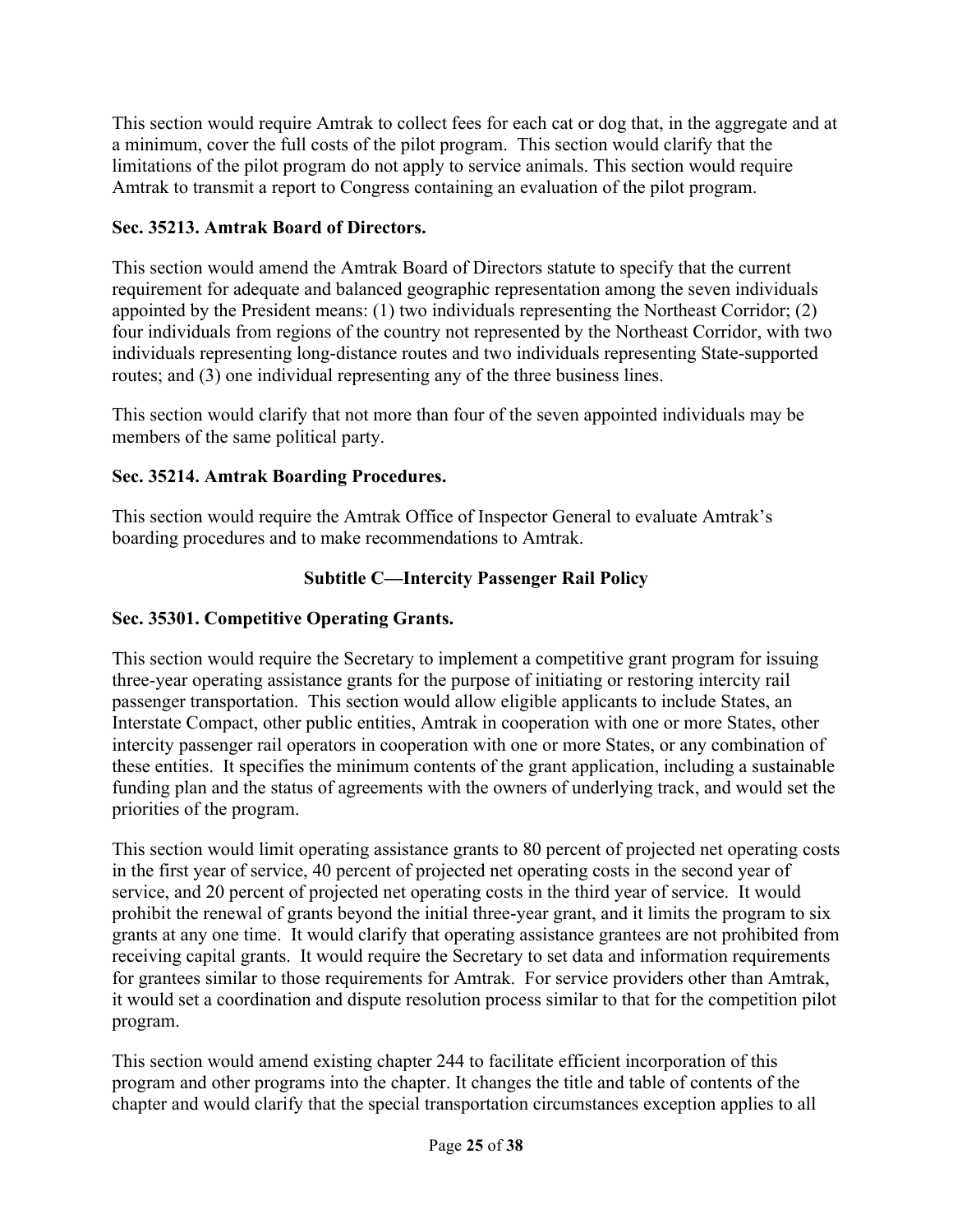funds authorized under chapter 244. It would maintain all grant conditions pertaining to labor laws and the displacement of workers. It would clarify the meaning of replacement service.

# **Sec. 35302. Federal-State Partnership for State of Good Repair.**

This section would require the Secretary to implement a competitive grant program to finance capital projects for the purpose of reducing the state-of-good-repair backlog on qualified railroad assets. This section would allow eligible applicants to include States, an Interstate Compact, other public entities, Amtrak, intercity or commuter passenger rail operators in cooperation with one or more States, or any combination of these entities.

The section would specify that a qualified railroad asset means infrastructure, equipment, or a facility that is owned by an eligible applicant and that is not in a state-of-good-repair as of the date of enactment. It would set project selection criteria and gives preference to projects that have a 50 percent non-Federal match and that are consistent with regional planning documents. This section would limit the Federal share of total project costs to 80 percent.

This section would require applicants for projects on the Northeast Corridor to be compliant with the cost allocation policy required in Section 212 of the Passenger Rail Investment and Improvement Act of 2008, and it would require the Secretary to consider the phasing and sequencing of projects contained in the Northeast Corridor capital investment plan when selecting Northeast Corridor projects. This section would authorize the Secretary to issue a letter of intent to a grantee, with prior notice to Congress, announcing an intention to obligate amounts for major capital projects, subject to the availability of appropriations, from future budget authority.

# **Sec. 35303. Large Capital Project Requirements.**

This section would prohibit the Secretary from obligating grants for capital projects exceeding \$1,000,000,000 unless the applicant has committed and will be able to fulfill the non-Federal share required for the grant within the applicant's proposed project completion timetable. This section would prohibit the Secretary from obligating funding after project completion unless the applicant shows a sustainable financial plan, proves that the project will have operational independence, and details the benefits of the project. It would require the applicant to refund the Federal contribution if the project does not produce the stated benefits for a period of at least 20 years.

# **Sec. 35304. Small Business Participation Study.**

This section would require the Secretary, within two years, to conduct a nationwide disparity and availability study on the use of small business concerns, owned by veterans or socially and economically disadvantaged individuals, in publicly funded intercity rail passenger projects.

# **Sec. 35305. Gulf Coast Rail Service Working Group.**

This section would require the Secretary, within 90 days, to convene a working group to evaluate the restoration of intercity rail passenger service in the Gulf Coast region between New Orleans, Louisiana, and Orlando, Florida. It would set a working group membership and responsibilities,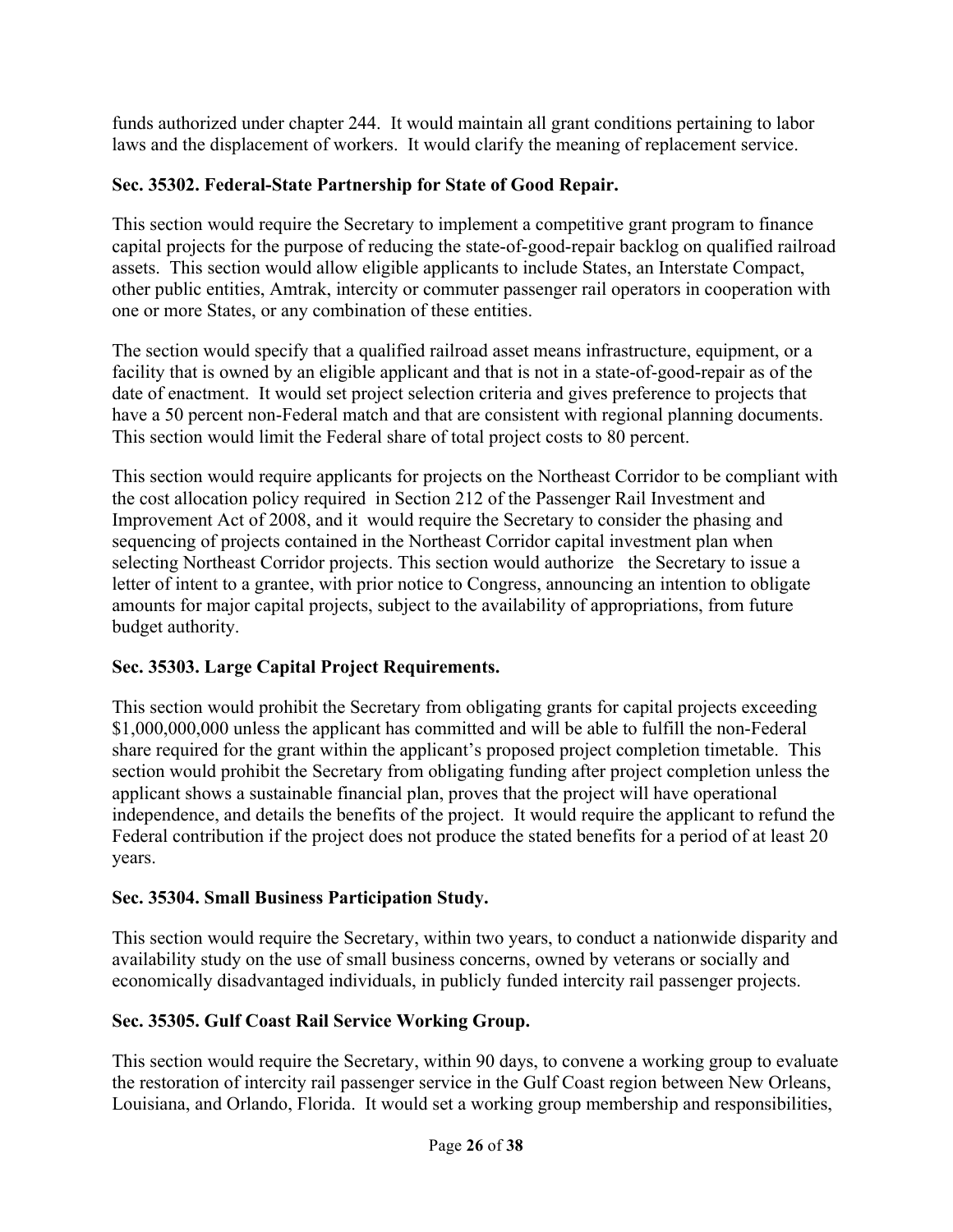and it would require the working group to report findings, including the preferred option for restoring service on this route, to Congress within nine months.

# **Sec. 35306. Integrated Passenger Rail Working Group.**

This section would require the Secretary, within 180 days, to convene a working group to evaluate the potential operation of State-supported routes by rail passenger carriers other than Amtrak and their role in establishing an integrated intercity passenger rail network in the United States. It would set working group membership and responsibilities, would require at least three meetings per year, and would require reports on administrative and legislative recommendations.

# **Sec. 35307. Shared-Use Study.**

The section would require the Secretary to conduct a study, in consultation with the appropriate stakeholders, including States, to evaluate the shared use of right-of-way by passenger and freight rail systems and the operational, institutional, and legal structures that would best support improvements to both of these systems. The section would set specific areas of study, including access costs, performance standards, and liability issues. It would require the Secretary, within three years, to submit recommendations to Congress based on the study, and it would require the Secretary to integrate the recommendations into FRA financial assistance programs.

# **Sec. 35308. Northeast Corridor Commission.**

This section would specify that Commission members representing the Department of Transportation should include the Office of the Secretary, the Federal Railroad Administration, and the Federal Transit Administration. This section would add commuter railroads as nonvoting members. This section would require the Commission to elect co-chairs representing the Department of Transportation and the States.

This section would require the Commission to transmit to Congress any updates to its statement of goals, annual performance reports, and recommendations for improvements in rail operations and capital project delivery.

This section would require the Commission to develop a proposed timetable for implementing the cost allocation policy required under Section 212 of the Passenger Rail Investment and Improvement Act of 2008, and to adopt and implement the policy accordingly.

This section would establish a dispute resolution process at the Surface Transportation Board, which has enforcement authority.

This section would require the Commission, not later than May 1 of each year, to develop a fiveyear Northeast Corridor capital investment plan. It would set the minimum contents of the plan, including the identification and prioritization of projects, a financial plan, and required consultation with stakeholders. The section also would require entities that own Northeast Corridor infrastructure to submit to the Commission and biennially update asset management plans.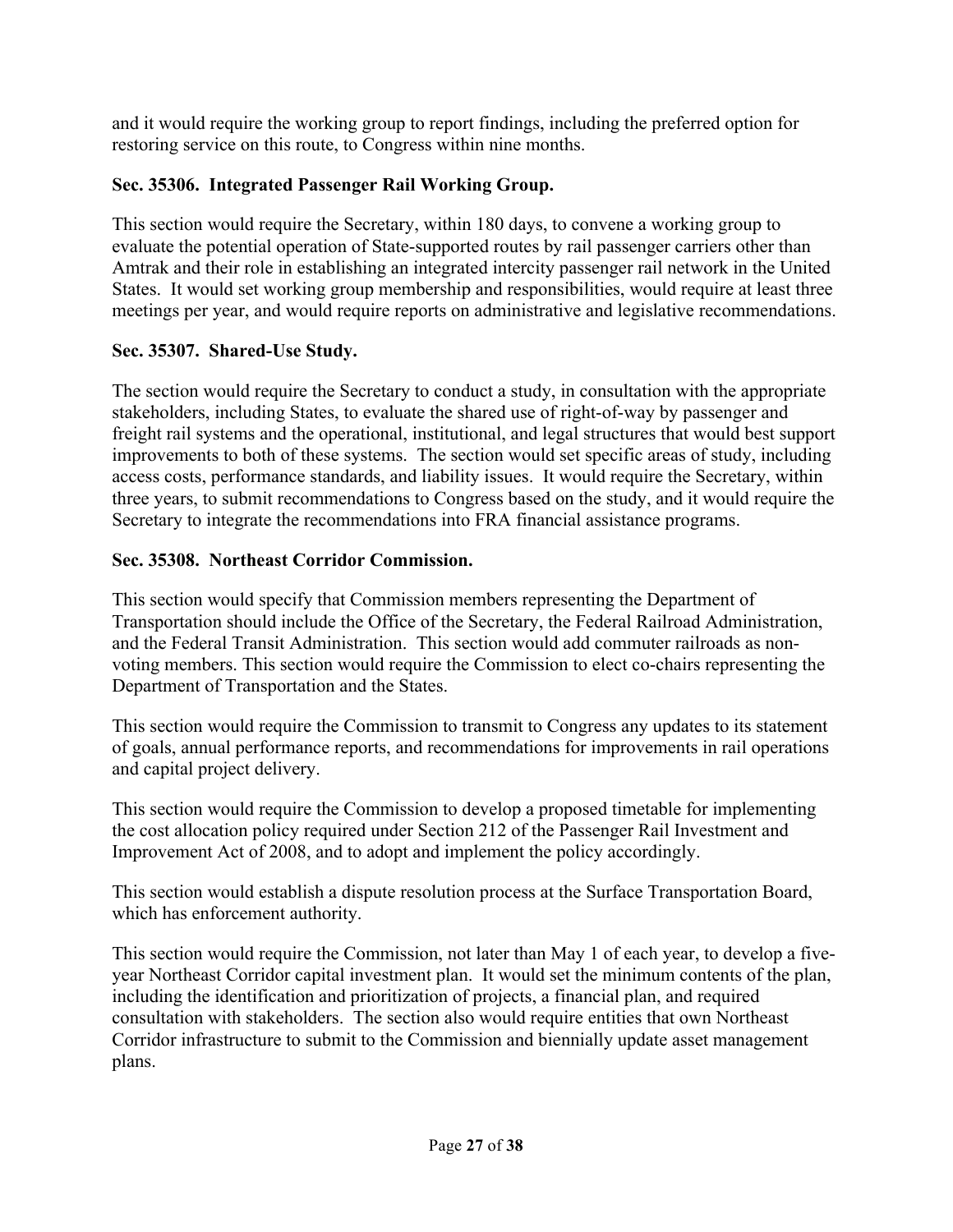## **Sec. 35309. Northeast Corridor Through-Ticketing and Procurement Efficiencies.**

This section would require the Northeast Corridor Commission, within three years, to complete a study, in consultation with Amtrak and commuter rail passenger carriers along the Northeast Corridor, on the feasibility of and options for permitting through-ticketing between Amtrak service and commuter rail services on the Northeast Corridor.

This section would require the Secretary, within three years, to complete a study, in cooperation with the Northeast Corridor Commission, Amtrak, and commuter rail passenger transportation authorities on the Northeast Corridor, of the potential benefits resulting from Amtrak and such authorities undertaking select joint procurements for common materials, assets, and equipment when expending Federal funds for such purchases.

#### **Sec. 35310. Data and Analysis.**

This section would require the Secretary, within three years, to conduct a data-needs assessment, in consultation with States and other stakeholders, to support cost-effective modeling and analysis for intercity passenger rail development programs.

This section would require the Secretary, within six months, to enhance the usefulness of benefitcost analyses, including through the provision of guidance and training. It would allow the Secretary to protect confidential data associated with these requirements.

### **Sec. 35311. Performance-Based Proposals.**

This section would require the Secretary to issue a request for proposals for the financing, design, construction, operation, and maintenance of intercity passenger rail systems in certain corridors. The section would require the proposals be designed to achieve a reduction of existing minimum intercity rail service trip times between main corridor city pairs by a minimum of 25 percent. This section would set other contents for the proposals.

This section would require the Secretary to determine if any proposals are credible and costeffective, and to setup a commission to consider each credible and cost-effective proposal. This section would set commission membership and evaluation criteria. This section would set the process by which the Secretary shall consider and select proposals recommended by each commission.

This section would prohibit any Federal agency from taking any action to implement or otherwise act upon any proposal without explicit statutory authority enacted after the date of enactment of this Act.

#### **Sec. 35312. Amtrak Inspector General.**

This section would provide the Amtrak Inspector General with the same legal authority as other Inspectors General in prosecuting false claims and other violations of Federal law. This section would require the Amtrak Inspector General to evaluate whether current Amtrak expenditures or procurements involving fulfillment of the Americans with Disabilities Act of 1990 utilize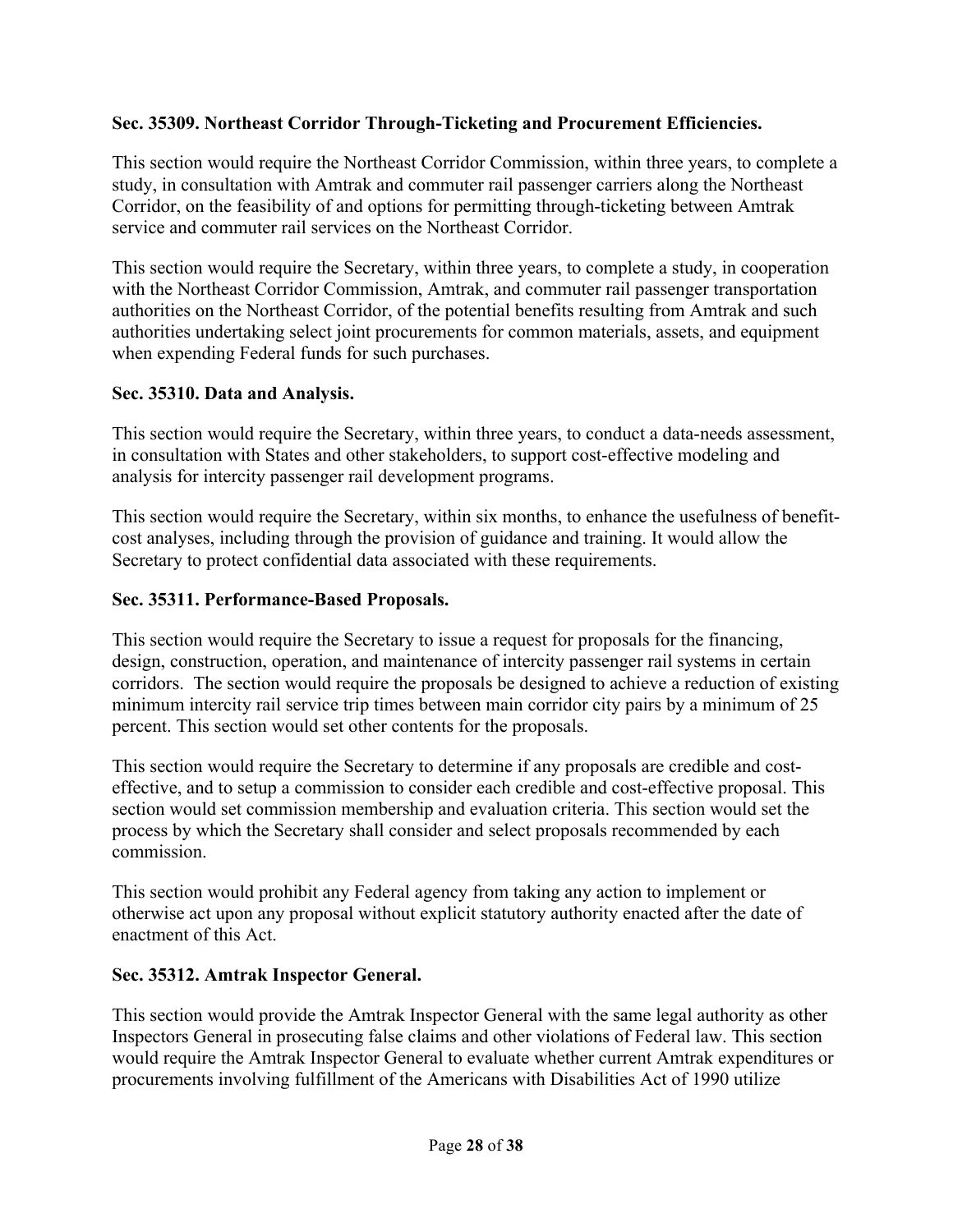competitive, market-driven provisions that are applicable throughout the entire term of such related expenditures or procurements.

# **Sec. 35313. Miscellaneous Provisions.**

This section would amend state rail planning requirements to require resubmission to the Secretary every 4 years. This section would strike the requirement that a state rail plan include a statement that the State is in compliance with the requirements for the Local Rail Freight Assistance program. This section would increase from \$1,000,000 to \$5,000,000 the cost threshold at which Amtrak domestic buying preferences apply.

This section would make various technical corrections. This section would add nonprofit organizations representing employees who perform overhaul and maintenance of passenger railroad equipment to the Next Generation Corridor Equipment Pool Committee.

# **Subtitle D—Rail safety**

# **Part I—Safety Improvement**

# **Sec. 35401. Highway-rail Grade Crossing Safety.**

This section would require the Secretary, within one year, to develop a model highway rail grade crossing action plan and distribute the model plan to every State. This section would require the model plan to include best practices for education, engineering, and enforcement, a customized data set of the highway-rail grade crossing accidents or incidents in each State, and methodologies for evaluating risk.

The section would require the Secretary, within 18 months of issuing the model action plans, to issue a rule requiring States to implement or update a grade crossing action plan. This section would require the plan to identify high-risk crossings, identify strategies for improving safety, and designate an official responsible for managing the plan. The section would provide for an approval process and would allow the Secretary to condition chapter 244 grants on the submission of an acceptable plan.

# **Sec. 35402. Speed Limit Action Plans.**

This section would require each intercity or commuter rail passenger carrier, in consultation with any applicable host railroad carrier, to survey its entire system and identify certain locations at high risk of over-speed derailment and develop action plans to mitigate that risk. This section would require the carrier to consider automatic train control modifications and other risk mitigation practices such as increased crew communication.

This section would require the action plan to contain milestones and target dates for implementing each appropriate action. This section would require the Secretary to approve, approve with conditions, or disapprove each action plan. This section would also allow the Secretary to exempt a railroad carrier if the carrier has implemented positive train control or a technology or practice that would achieve an equivalent or greater level of safety.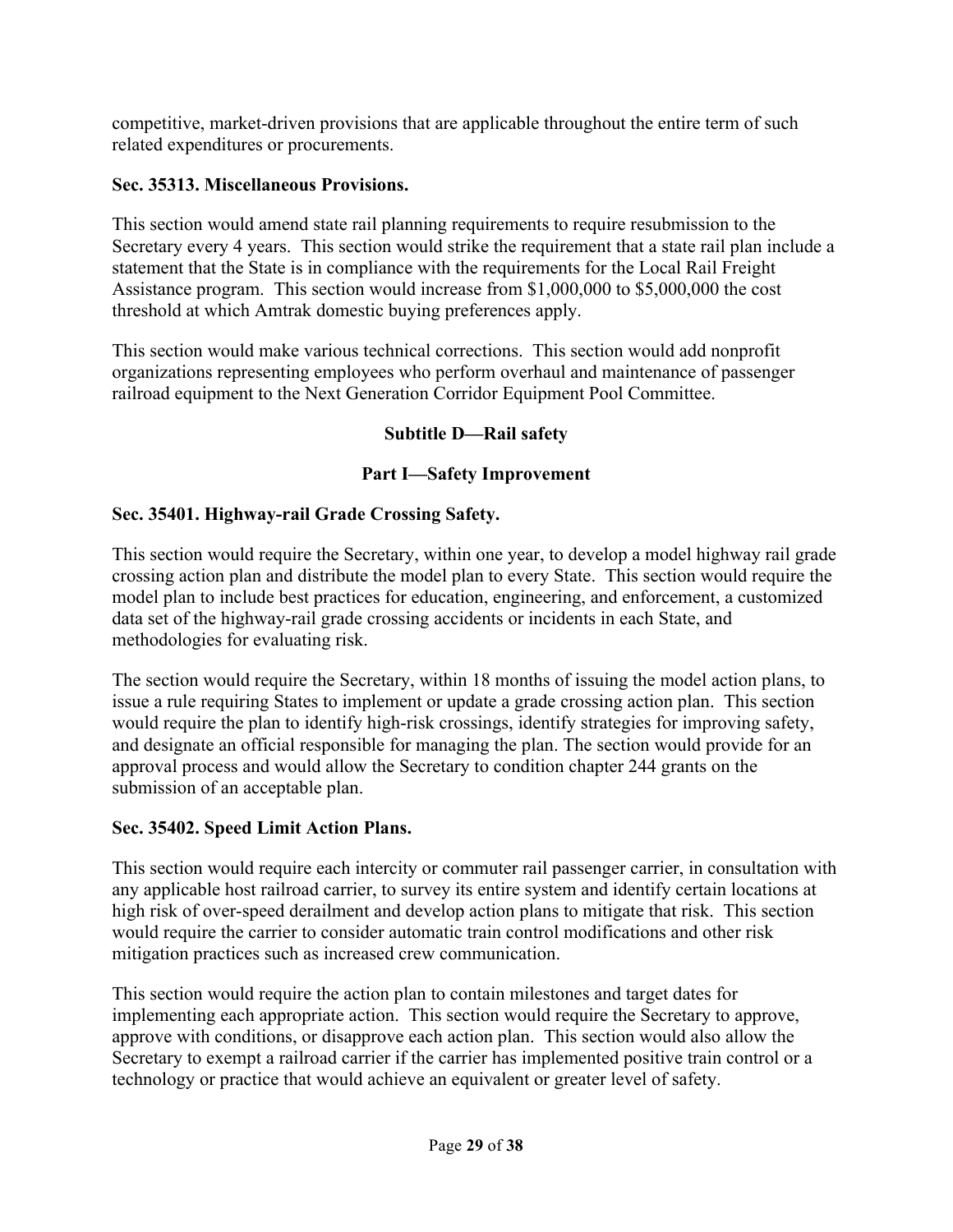#### **Sec. 35403. Signage.**

This section would require the Secretary to promulgate the necessary regulations to require each intercity or commuter rail passenger carrier, in consultation with any applicable host railroad carrier, to install signs to warn train crews before a train approaches a location the Secretary identifies as having a high risk of over-speed derailment. This section would also allow the Secretary to exempt a railroad carrier if the carrier has implemented positive train control or a technology or practice that would achieve an equivalent or greater level of safety.

## **Sec. 35404. Alerters.**

This section would require a working alerter in the controlling locomotive of each passenger train in intercity rail passenger transportation or commuter rail passenger transportation. This section would allow the Secretary to require or allow a different practice or technology, rather than alerters, upon determining such practice or technology would achieve an equivalent or greater level of safety in enhancing or ensuring appropriate locomotive control.

### **Sec. 35405. Signal Protection.**

This section would require the Secretary to promulgate such regulations as the Secretary considers necessary to require that on-track safety programs, whenever practicable, include requirements for redundant signal protection, such as shunting, or other practices and technologies that achieve an equivalent or greater level of safety for maintenance-of-way work crews who depend on a train dispatcher to provide signal protection.

# **Sec. 35406. Technology Implementation Plans.**

This section would amend the existing requirements for Technology Implementation Plans to require railroad carriers to analyze and, as appropriate, prioritize technologies and practices to mitigate the risk of over-speed derailments.

# **Sec. 35407. Commuter Rail Track Inspections.**

This section would require the Secretary to evaluate track inspection regulations to determine if a railroad carrier providing commuter rail passenger transportation on high density commuter railroad lines shall inspect such lines more frequently than is currently required. If the Secretary chooses to promulgate a rule, it would set a specific regulatory alternative for the Secretary to consider. If the Secretary chooses not to promulgate a rule, it would require a report to Congress explaining the reasons for the decision.

#### **Sec. 35408. Emergency Response.**

This section would require the Secretary, in consultation with railroad carriers, to conduct a study on limitations in emergency response information carried by train crews, and to report to Congress with the findings and any recommendations for legislative action.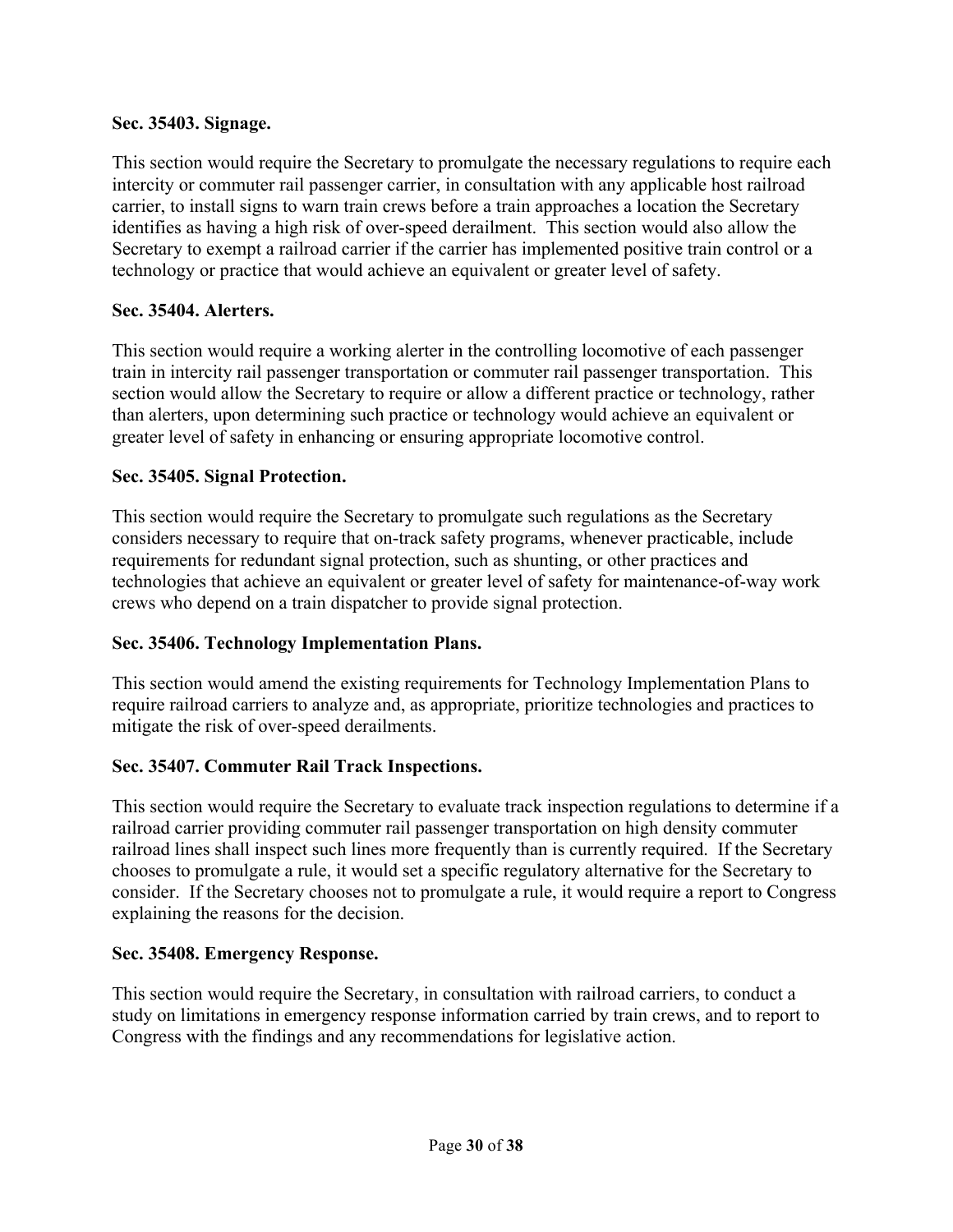# **Sec. 35409. Private Highway-Rail Grade Crossings.**

This section would require the Secretary, in consultation with railroad carriers, to conduct a study to determine whether limitations or weaknesses exist regarding the availability and usefulness for safety purposes of data on private highway-rail grade crossings and to evaluate existing engineering practices on private highway-rail grade crossings. This section would require the Secretary to submit recommendations to Congress.

### **Sec. 35410. Repair and Replacement of Damaged Track Inspection Equipment.**

This section would enable the FRA to accept and expend funds received from a third party to repair damages to government-owned track inspection equipment damaged as a result of actions from that third party.

#### **Sec. 35411. Rail Police Officers.**

This section would allow rail carriers to contract individuals to serve as rail police officers, if those individuals have the necessary qualifications to enforce State laws for the protection of railroad property, personnel, passengers, and cargo, to serve in the States in which the railroad owns property.

This section would allow a one-year certification period for police officers transferred between States. This section would also allow a State's basic police officer certification and commissioning requirements to be used for qualification as a rail police officer.

#### **Sec. 35412. Operation Deep Dive; Report.**

This section would require Administrator of the Federal Railroad Administration to submit a report to Congress that describes the progress of Metro-North Commuter Railroad in implementing the directives and recommendations issued by the Federal Railroad Administration in its March 2014 report to Congress titled "Operation Deep Dive Metro-North Commuter Railroad Safety Assessment."

#### **Sec. 35413. Post-Accident Assessment.**

This section would require the Secretary of Transportation, in cooperation with the National Transportation Safety Board and Amtrak, to conduct a post-accident assessment of the Amtrak Northeast Regional Train #188 crash on May 12, 2015. It would require recommendations and a report to Congress on the results of that assessment.

#### **Sec. 35414. Technical and Conforming Amendments.**

This section would make technical corrections to various provisions of RSIA and PRIIA. It corrects a minor error of spelling, capitalization, punctuation, or diction; substitutes defined statutory terms for undefined terms, where appropriate; and would eliminate an ambiguity or internal inconsistency.

#### **Sec. 35415. GAO Study on Use of Locomotive Horns at Highway-Rail Grade Crossing.**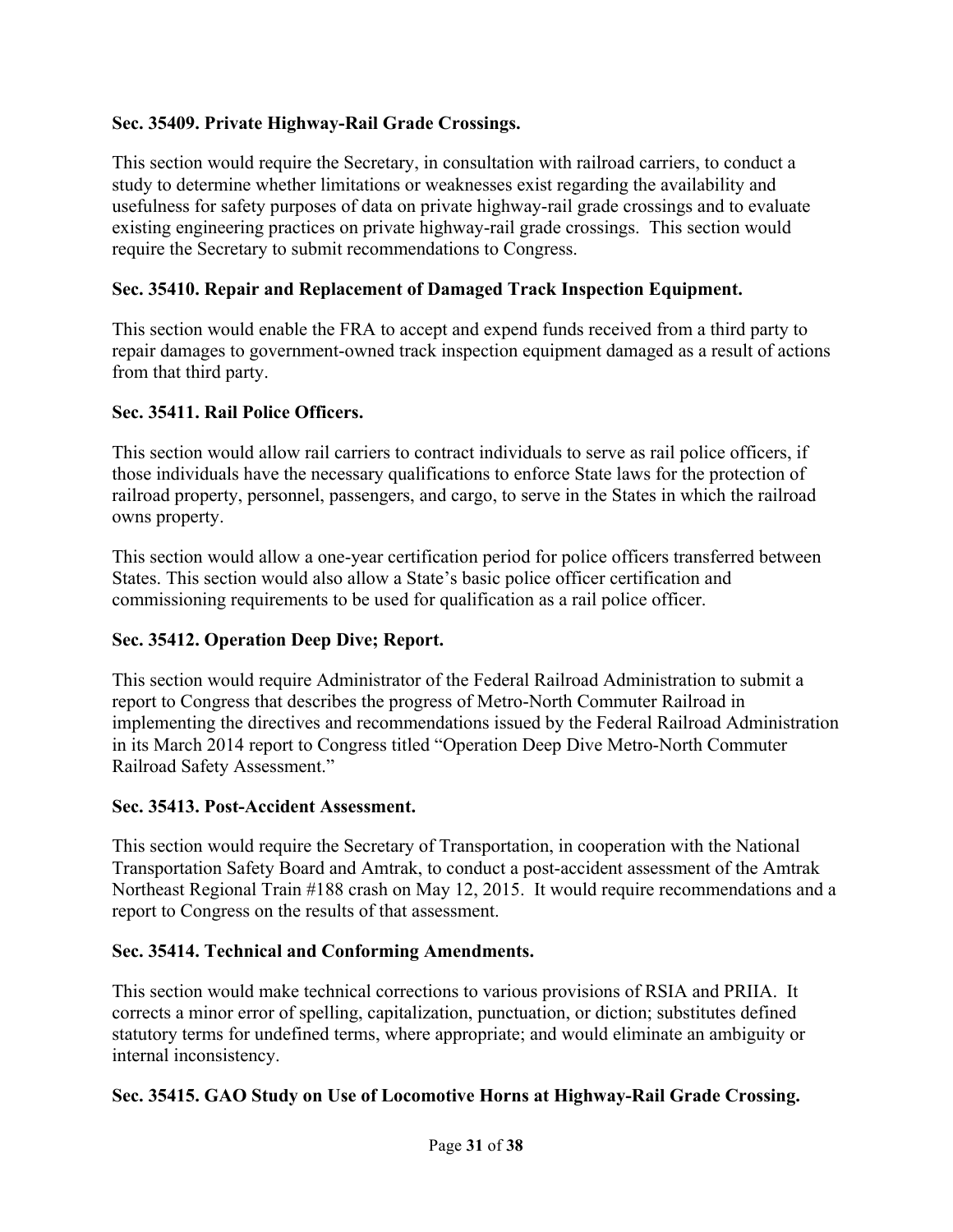This section would require the GAO to conduct a study on the Federal Railroad Administration's final rule on the use of locomotive horns at highway-rail grade crossings and transmit the results to Congress.

# **Part II—Consolidated Rail Infrastructure and Safety Improvements**

# **Sec. 35421. Consolidated Rail Infrastructure and Safety Improvements.**

This section would require the Secretary to implement a new consolidated rail infrastructure and safety grant program to assist in financing the cost of improving passenger and freight rail corridors in terms of safety, efficiency, and reliability. This section would allow eligible applicants to include: States; an Interstate Compact; other public entities; Amtrak or other rail passenger carriers;; a Class II or III railroad; any rail carrier or rail equipment manufacturer in partnership with a public entity; an entity established to procure or maintain equipment; a standards organization; the Transportation Research Board; a University Transportation Center; and a non-profit labor organization.

The section would specify eligible projects, including: deployment of rail safety technology, including positive train control; rail passenger capital projects; congestion relief projects; highway-rail grade crossing improvements; rail line relocation projects; projects to improve short-line or regional railroad infrastructure; rail corridor planning; projects to enhance multimodal connections; standards development; safety programs; research; and workforce development. It would set project selection criteria and gives preference to projects that have a 50 percent non-Federal match. This section would limit the Federal share of total project costs to 80 percent.

This section would require the Secretary to establish performance measures for each grant recipient to assess progress in achieving strategic goals and objectives. It also would require the Secretary to allocate 25 percent of program funds to rural areas.

# **Part III—Hazardous Materials by Rail Safety and Other Safety Enhancements**

# **Sec. 35431. Real-Time Emergency Response Information.**

This section would require the Secretary, in consultation with the Secretary of Homeland Security, to require a Class I railroad transporting hazardous materials to generate accurate, realtime, and electronic train consist information to Fusion Centers. It would require Fusion Centers to provide that information to first responders, emergency response officials, and law enforcement personnel that are involved in the response to or investigation of an incident, accident, or public health or safety emergency.

This section would prohibit any railroad, employee, or agent from withholding, or causing to be withheld the train consist information from first responders, emergency response officials, and law enforcement personnel.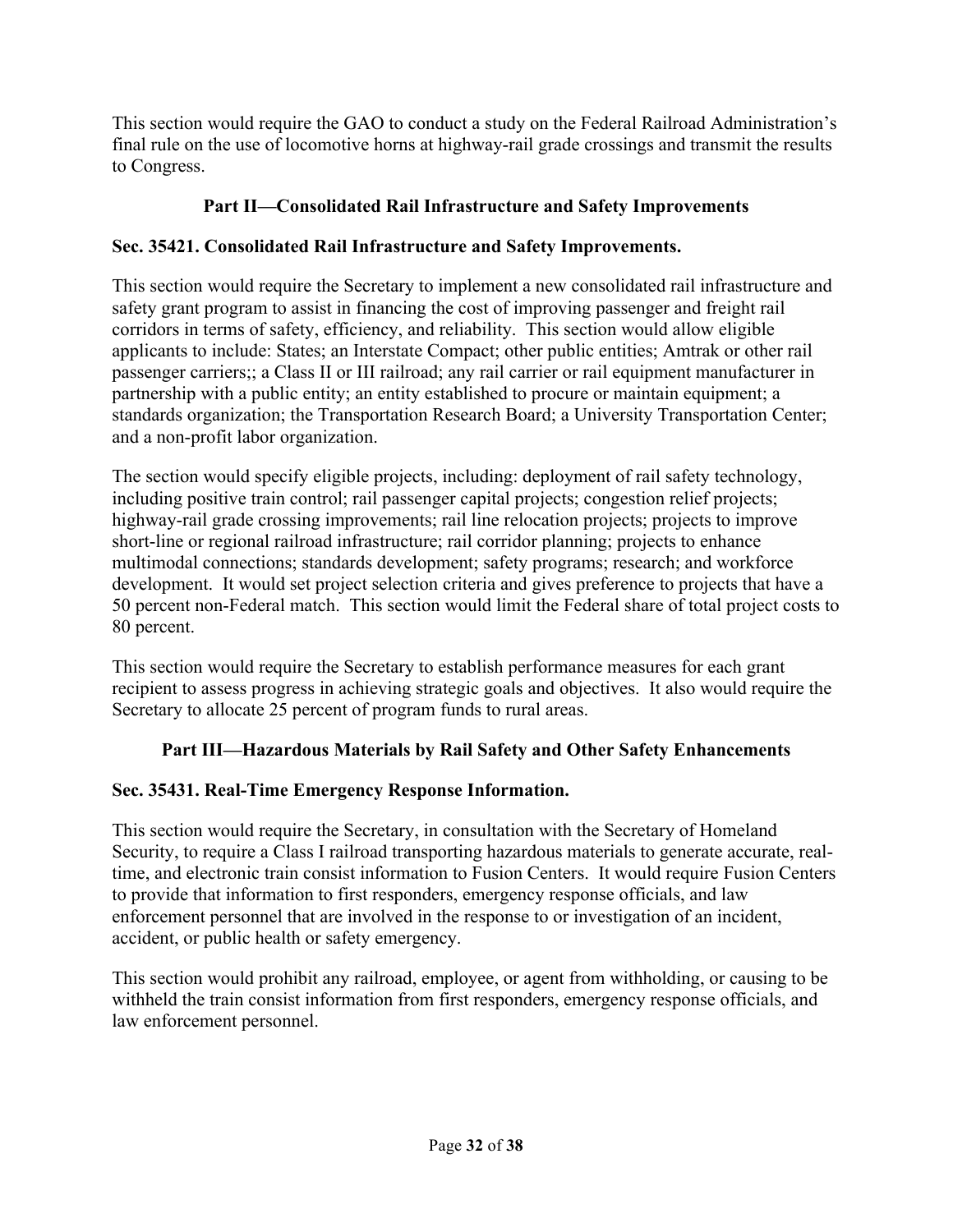### **Sec. 35432. Thermal Blankets.**

This section would require the Secretary to require each tank car built to meet the DOT-117 specification and each non-jacketed tank car modified to meet the DOT-117R specification to be equipped with a thermal blanket.

## **Sec. 35433. Comprehensive Oil Spill Response Plans.**

This section would require the Secretary to issue a notice of proposed rulemaking to require each railroad carrier transporting a Class 3 flammable liquid to maintain a comprehensive oil spill response plan. This section would require a railroad to include in its comprehensive oil spill response plan procedures and resources for responding, to the maximum extent practicable, to a worst-case discharge.

### **Sec. 35434. Hazardous Materials by Rail Liability Study.**

This section would require the Secretary to complete a study on the levels and structure of insurance for a railroad carrier transporting hazardous materials and report the results and recommendations to Congress.

# **Sec. 35435. Study and Testing of Electronically-Controlled Pneumatic Brakes.**

This section would require the Government Accountability Office to complete an independent evaluation of ECP brake systems pilot program data and the Department of Transportation's research and analysis on the effects of ECP brake systems. This section require the independent governing board of the National Cooperative Rail Research Program to complete testing of ECP brake systems during emergency braking application, including more than 1 scenario involving the uncoupling of a train with 70 or more DOT 117-specification or DOT 117R-specification tank cars. This section requires DOT to re-evaluate its final rule on ECP brake systems within the next two years using the results of the evaluation and testing.

#### **Sec. 35436. Recording Devices.**

This section would require all passenger railroads to install inward- and outward-facing image recording devices in all controlling locomotive cabs and cab car operating compartments in such passenger trains. It would allow the Secretary to require in-cab audio recording devices.

#### **Sec. 35437. Rail Passenger Transportation Liability.**

This section would increase the liability cap for passenger railroads from \$200,000,000 to \$295,000,000. It would require the liability cap to be increased for inflation every five years. It would prohibit the appropriation of Federal Funds for the purposes of paying the insurance premium increase resulting for an increase in the liability cap.

#### **Sec. 35438. Modification Reporting.**

This section would require the Secretary of Transportation to implement a reporting requirement to monitor industry-wide progress toward modifying tank cars used in high-hazard flammable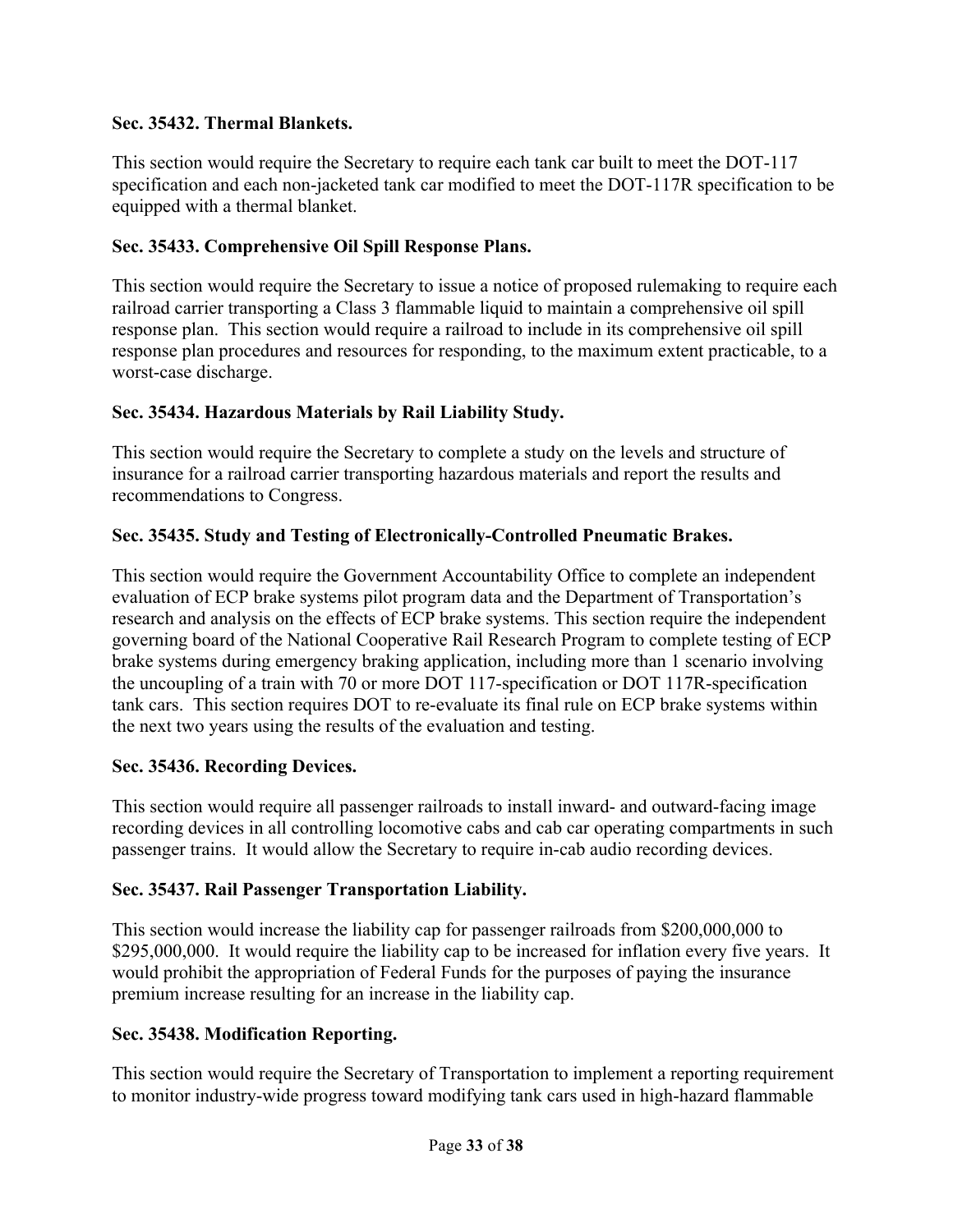train service by the applicable deadlines or authorization end dates set in regulation. It would require the Secretary to collect data from tank car owners, shippers, and tank car modification facilities.

# **Sec. 35439. Report on Crude Oil Characteristics Research Study.**

This section would require the Secretary of Energy, in cooperation with the Secretary of Transportation, to transmit to Congress the results of the comprehensive Crude Oil Characteristics Research Sampling, Analysis, and Experiment (SAE) Plan study conducted at study at Sandia National Laboratories. It would require the study to include recommendations to improve the safe transport of crude oil.

# **Part IV—Positive Train Control**

# **Sec. 35441. Coordination of Spectrum.**

This section would require the Secretary of Transportation, in coordination with the Chairman of the Federal Communications Commission, to assess spectrum needs and availability for implementing positive train control systems and to report to Congress on the results of that assessment.

# **Sec. 35442 Updated Plans.**

This section would allow a Class I railroad carrier or other entity subject to positive train control system requirements to submit to the Secretary of Transportation an updated implementation plan. This section would set a review process for the updated plan, and it would require the Secretary to consider if the railroad carrier or other entity submitting the plan has encountered technical or programmatic challenges, has demonstrating due diligence, has included milestones and metrics that show it will implement as soon as practicable, and has set an implementation deadline schedule that requires installation, spectrum acquisition, and activation no later than December 31, 2018. This section would allow the Secretary to require modification of the updated plans for incomplete or deficient items.

This section would require the Secretary to make the updated plans available on the website of the Federal Railroad Administration. This section would specify the metrics and milestones that shall be used to demonstrate implementation as soon as practicable, and it specifies the dates that must be included in a complete implementation schedule. This section would require the railroad carrier or other entity to submit annual progress reports.

This section would require a railroad carrier or entity to implement a positive train control system in accordance with its updated plan. This section authorizes the Secretary to assess penalties for the failure to comply with the updated plan, including any milestones or metrics and updated implementation schedules approved by the Secretary.

# **Sec. 35443. Early Adoption and Interoperability.**

This section would allow for a one-year period, beginning after the last positive train control system certification and implementation, before a railroad carrier or other entity is subject to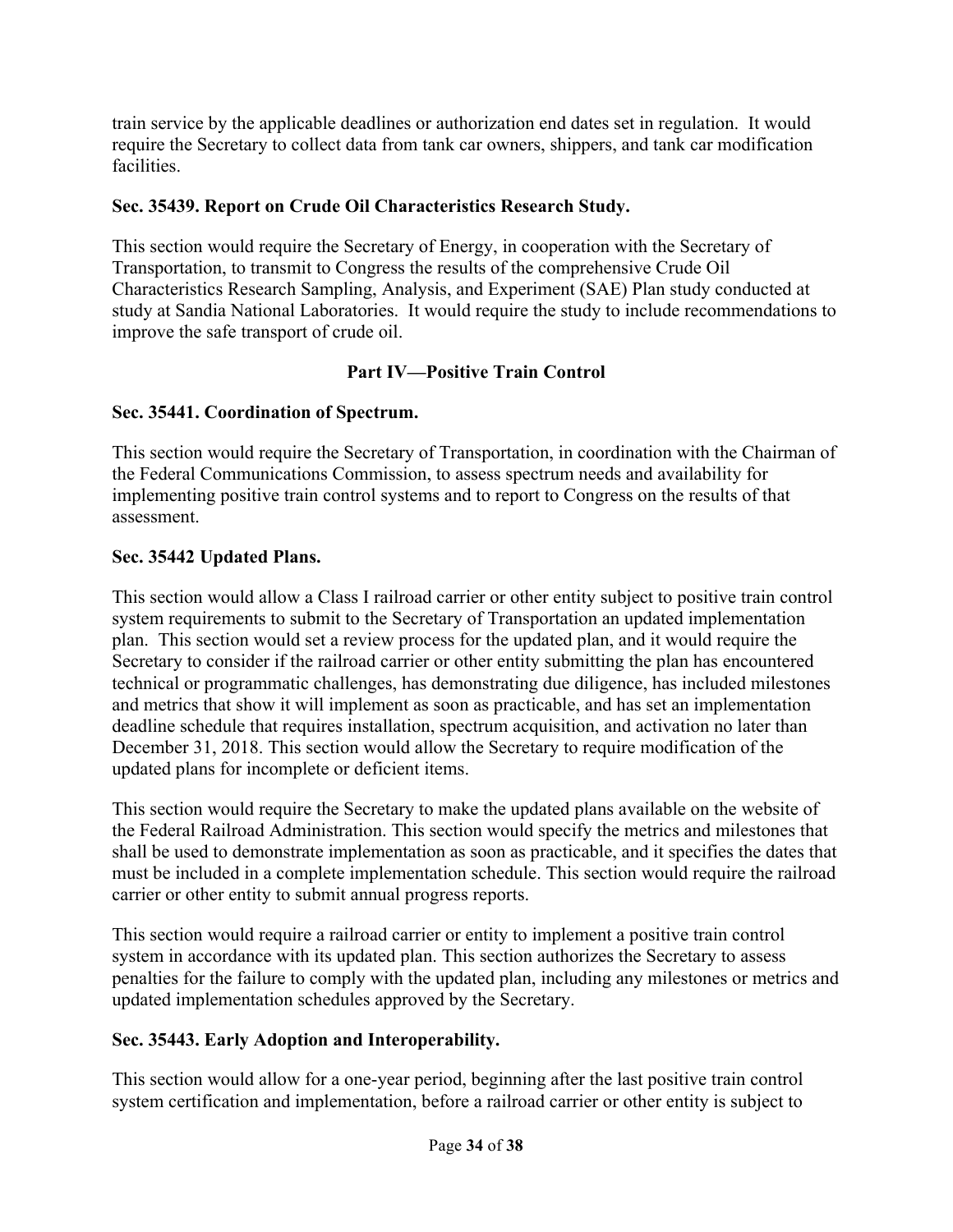operational restrictions in the event of a positive train control system component failure. This section would provide for sequencing in which all carriers using a railroad line shall be certified prior to operating restrictions in the event of a component failure. This section would direct the Secretary of Transportation to extend the implementation deadline for small railroads. This section would clarify enforcement policy for the updated plan.

# **Sec. 35444. Positive Train Control at Grade Crossing Effectiveness Study.**

This section would require the Secretary to enter into an agreement with the National Cooperative Rail Research Program Board to conduct a study of the possible effectiveness of positive train control and related technologies on reducing collisions at highway-rail grade crossings and to report to Congress on the results of that study.

# **Subtitle E—Project Delivery**

# **Sec. 35501. Short Title.**

This section would state that this title may be cited as the "Track, Railroad, and Infrastructure Network Act."

# **Sec. 35502. Preservation of Public Lands.**

This section would provide that the improvement, maintenance, rehabilitation, or operation of railroad or rail transit lines or elements of such lines, with the exception of stations, that are in use or were historically used for the transportation of goods or passengers, shall not be considered a use of an historic site for purposes of analysis under Section 4(f) of the Department of Transportation Act of 1966. This section would authorize the Secretary to take into consideration any avoidance, minimization, and mitigation or enhancement measures incorporated into the program or project when making a finding of de minimis impact.

# **Sec. 35503. Efficient Environmental Reviews.**

This section would require the Secretary to apply the project development procedures described in section 139 of title 23 to rail projects, and to incorporate such procedures into the regulations and procedures that pertain to rail projects.

This section would allow any Department of Transportation operating administration to apply a categorical exclusion designated by another operating administration under the National Environmental Policy Act of 1969. It also would allow any Department of Transportation operating administration to adopt, in whole or in part, another operating administration's Record of Decision, Finding of No Significant Impact, and any associated evaluations, determinations, or findings demonstrating compliance with any law related to environmental review or historic preservation.

# **Sec. 35504. Advance Acquisition.**

This section would allow a recipient of Federal funding for rail programs to acquire right-of-way and adjacent real property interests before or during the completion of environmental reviews.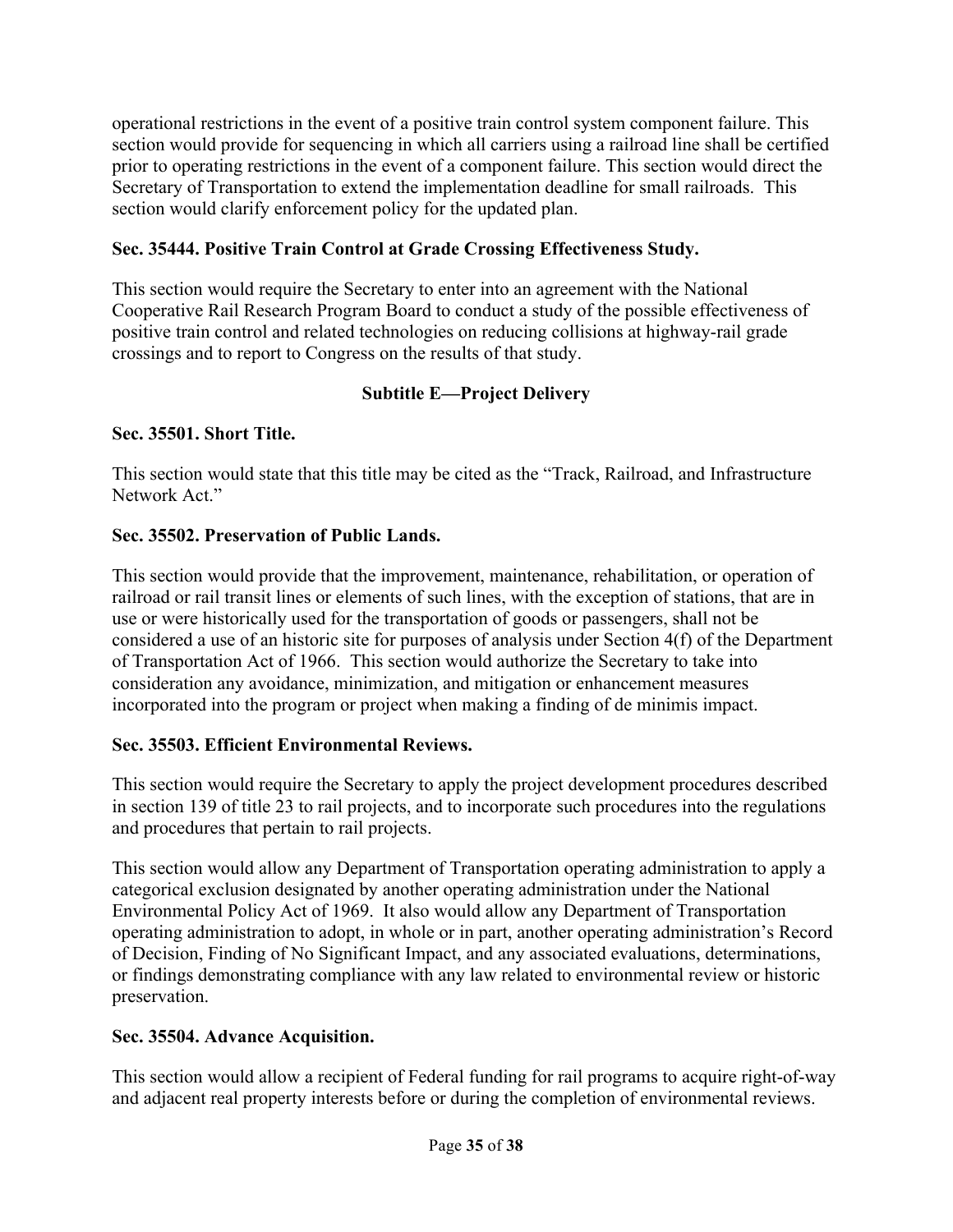This section would require that the Secretary complete any required environmental and historic preservation reviews with respect to the acquisition. This section also would clarify that a real property interest acquired under this section may not be developed in anticipation of the proposed project until all required environmental reviews for the project have been completed.

# **Sec. 35505. Railroad Rights-of-Way.**

This section would require the Secretary, within one year, to submit to the Advisory Council on Historic Preservation (ACHP) a proposed exemption of railroad rights-of-way from review under Section 106 of the National Historic Preservation Act, consistent with the exemption for interstate highways approved in 2005. This section would require the ACHP, within 180 days of receiving the Secretary's proposed exemption, to issue a final exemption of railroad rights-ofway from Section 106 review, consistent with the exemption for interstate highways.

# **Sec. 35506. Savings Clause.**

This section would state that nothing in this title shall be construed as superseding, amending, or modifying the National Environmental Policy Act of 1969.

### **Sec. 35507. Transition.**

This section would state that nothing in this title shall affect any existing environmental review process, program, agreement, or funding arrangement approved by the Secretary under title 49, United States Code, as that title was in effect on the day preceding the date of enactment of this title.

# **Subtitle F—Financing**

# **Sec. 35601. Short Title; References.**

This section would state that the title may be cited as the "Railroad Infrastructure Financing Improvement Act." This section would provide that all references in the title are to the Railroad Revitalization and Regulatory Reform Act of 1976 (45 U.S.C. 801 et seq.), except as otherwise expressly provided.

#### **Sec. 35602. Definitions.**

This section would establish several definitions needed to support the proposed provisions.

# **Sec. 35603. Eligible Applicants.**

This section also would expand the limited option shipper applicant category to ensure that nonrail shippers can apply for assistance if they will become rail shippers, and it would clarify that, if there is no rail connection, eligible applicants can apply for assistance to create one. This section also would allow for joint ventures to include any two of eligible entities, including States and local governments, and not necessarily including a railroad.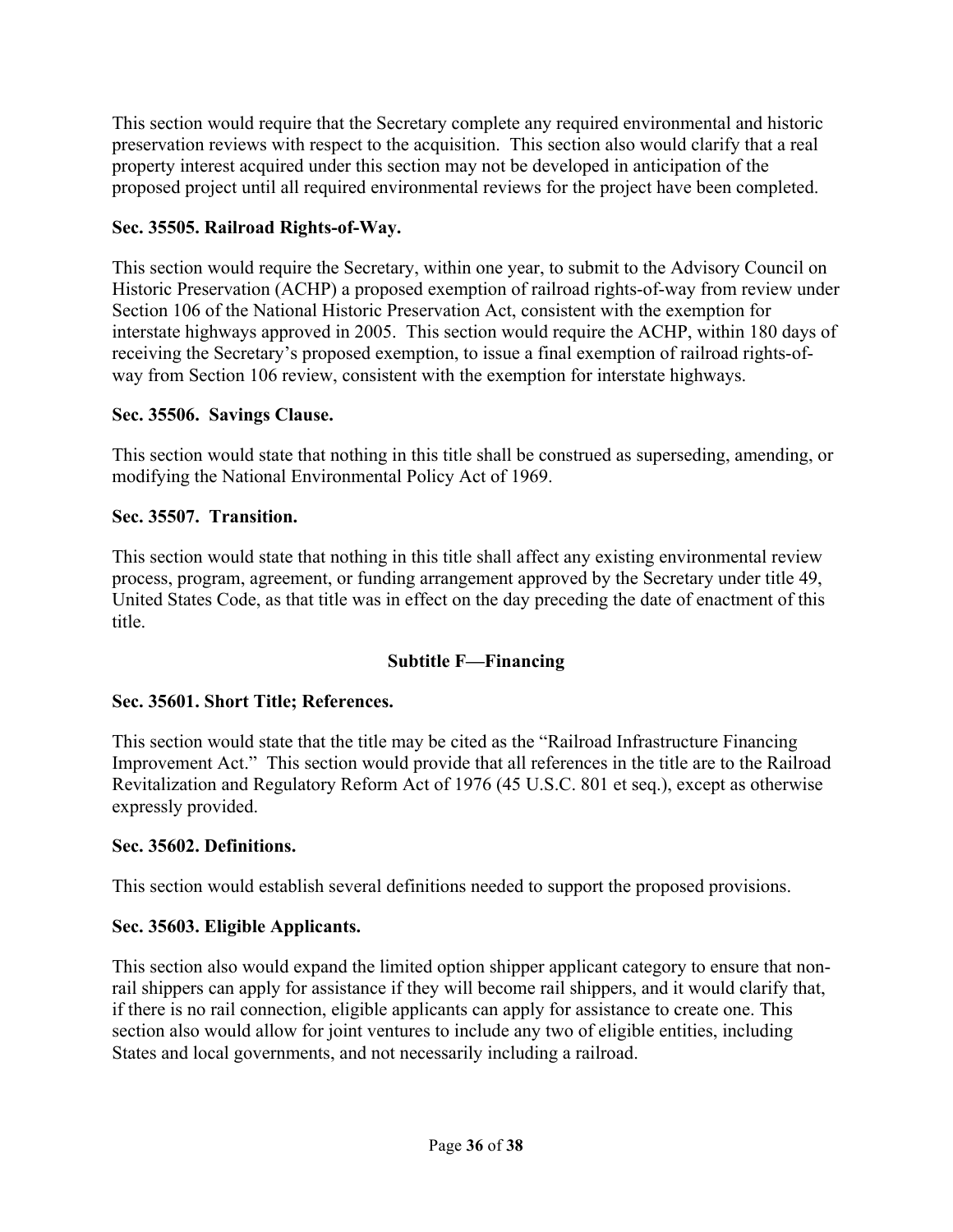### **Sec. 35604. Eligible Purposes.**

This section would add pre-construction costs as an eligible purpose and would allow for the reimbursement of planning and design expenses related to other eligible purposes. This section would clarify that both new projects and improvements can be refinanced.

### **Sec. 35605. Program Administration.**

This section would establish timelines under which the Secretary would be required to determine if an application is complete and to approve or disapprove a complete application. This section would require action by the Office of Management and Budget to meet this timeline. This section would require the Secretary to implement procedures to economize the time and cost involved in obtaining approval or disapproval. This section would establish a dashboard for monitoring action on each application.

This section would require the Secretary to provide a program guide and standard term sheet with application deadlines and specific timetables. This section would clarify and would expand the authority for the use and level of the evaluation charge. This section would allow the Secretary to appoint a financial entity to assist in servicing the loan. This section would clarify that amounts collected shall be credited to the Federal Railroad Administration's Safety and Operations account to pay for the costs of administering the program.

### **Sec. 35606. Loan Terms and Repayment.**

This section would extend the maximum period for outstanding loans and loan guarantees from 35 years from the date of execution to 35 years from the date of substantial completion of the project. This section would require repayments to commence not later than five years after the date of substantial completion of a project, rather than not later than six years after the date of the original loan disbursement.

This section would authorize the Secretary to permit a borrower to defer payments, for up to one year over the duration of the loan, by adding unpaid principal and interest to the outstanding balance of the direct loan. This section would clarify that loans can be prepaid without penalty, including from the proceeds of refinancing from non-Federal funding sources.

This section would allow the Secretary to sell direct loans, after notification to the obligor, if the Secretary determines the sale or reoffering has a high probability of being made on favorable terms. This section would prohibit subordination of the direct loan in the event of bankruptcy except under certain conditions.

#### **Sec. 35607. Credit Risk Premiums.**

This section would clarify that a borrower may pay for modification costs in the same way it pays for a credit risk premium. This section would clarify that the Secretary may accept a credit risk premium from a State or local government source. This section would eliminate the requirement for the Secretary to establish cohorts of loans and repay credit risk premiums with interest.